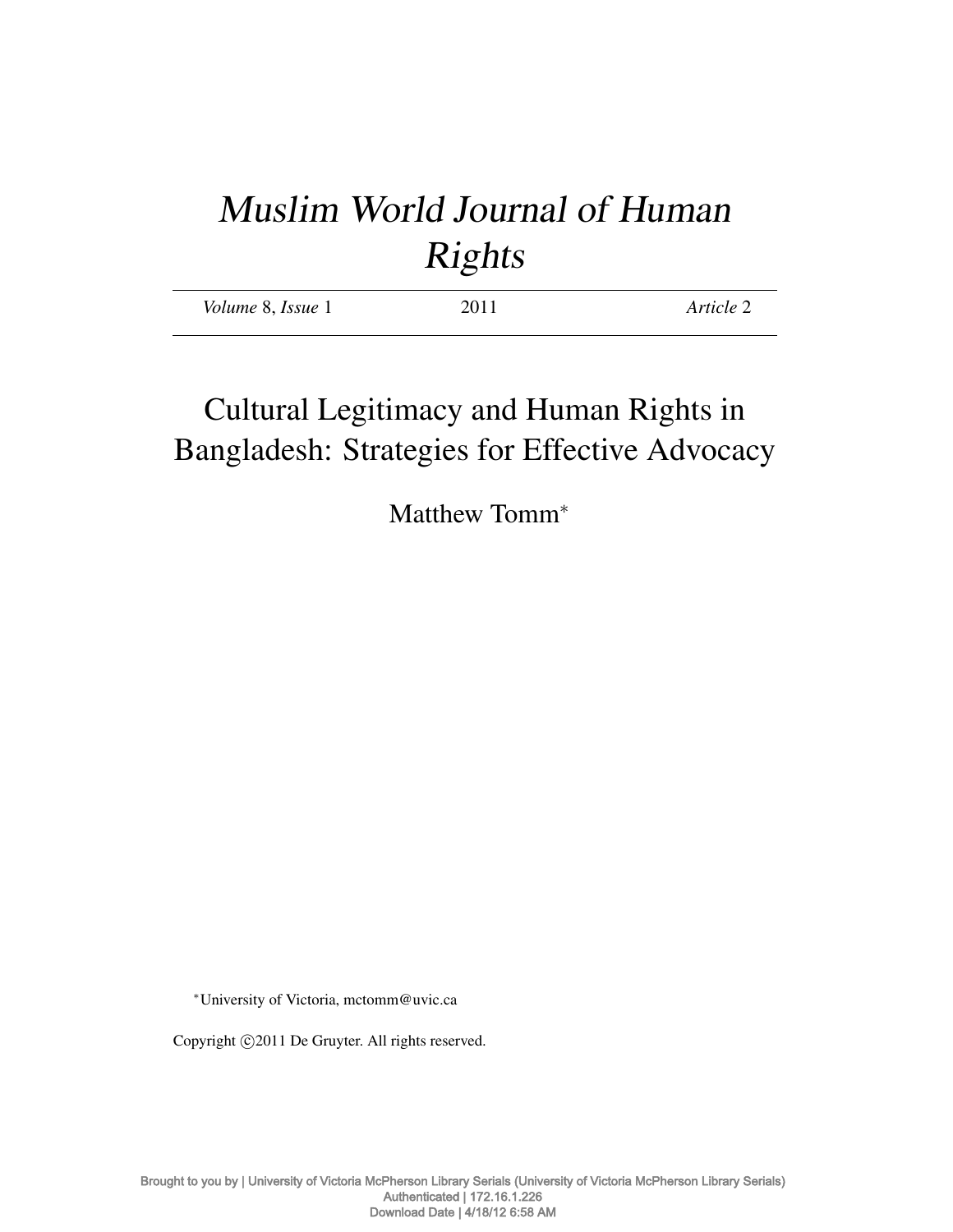# Cultural Legitimacy and Human Rights in Bangladesh: Strategies for Effective Advocacy<sup>∗</sup>

Matthew Tomm

#### Abstract

This essay addresses the "cultural legitimacy" of human rights norms in Bangladesh and suggests some strategies for Bangladeshi human rights advocates to effectively disseminate and strengthen human rights standards among their constituents. Abdullahi An-Na'im argues that human rights will never be secure in a country until they are seen as culturally legitimate, and consequently "human rights advocates in the Muslim world must work within the framework of Islam to be effective" (1990, 15). Taking this idea as its starting point, this article draws on the idea of public reason and the development of politics in the West to suggest some ways that An-Na'im's imperative might be realized in practice.

KEYWORDS: human rights, Islam, public reason, politics, rhetoric, advocacy

<sup>∗</sup> I would like to thank Andrew Harding for his helpful comments on a previous draft of this paper and Dhiman Chowdhury of the Human Rights Congress for Bangladesh Minorities for suggestions and support in my research.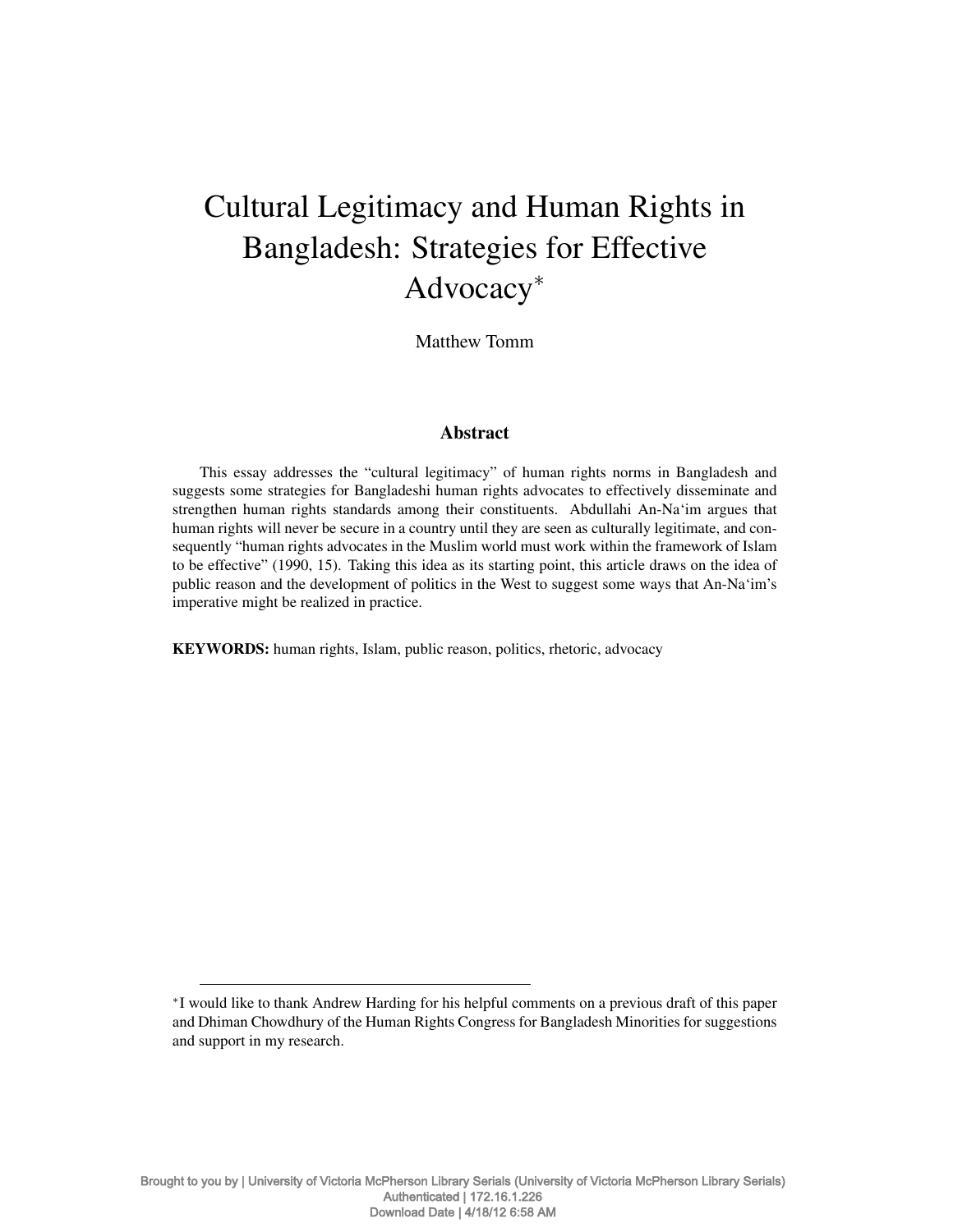# **Introduction**

According to Amnesty International, Bangladesh has experienced "a cycle of cumulative disregard for human rights" ever since its inception (2005, 1). And some commentators have argued that the human rights situation has been deteriorating in recent years, in part due to a rise of fundamentalist Islam and an environment of corruption that offers immunity to human rights violators (AI 2005; Amin and Hossain 1995, 1338-39).

While the true causes of this situation are difficult to discern, one thing that commentators appear to agree on is that human rights norms and values are weak among the general population. Bangladesh is a multicultural country with a strong Muslim majority: approximately 90% of the population is Muslim, 9% is Hindu, and the remaining 1-2% is Buddhist, Christian or animist. Furthermore, many of its citizens are intensely religious—religious norms and institutions play a direct role in regulating their lives (Shehabuddin 1999). Within the Islamic community this fact has engendered tensions between human rights, which are associated with a secularizing agenda, and Islamic values. For example, it is commonly thought that the human right of women to be treated equally comes into conflict with some provisions of *Shari'a* law, which, according to some established interpretations, holds that women and men are not equal and should not be treated as such (Amin and Hossain 1995). A brief look at the context of Bangladesh shows that the introduction of human rights norms has upset traditional ideas of gender roles and ruffled the feathers of established religion (Shehabuddin 1999). The perception of a fundamental conflict between Islam and human rights has given rise to a volatile situation, in which human rights advocates publicly clash with Islamists (Moniruzzaman 2004). Moreover, that perception has done much to contribute to scepticism about human rights on the part of many Bangladeshi citizens.

The general scepticism, and consequent weakness, of human rights norms among the Bangladeshi citizenry significantly undermines the ability of international human rights law to protect vulnerable people. There is a large body of international law that is binding on Bangladesh, including the UN Declaration of Rights, the Covenant on Social and Political Rights, and the Convention on the Elimination of All Forms of Discrimination Against Women. Yet international law contains few enforcement mechanisms, leaving individual states to give effect to human rights standards through their incorporation into national legislation. But the likelihood of human rights standards being given expression in legislation, and the likelihood of such legislation actually being enforced, depends largely on the existence of sufficient political will to motivate governments to make it happen (Farrior 1997, 213-14). Furthermore, while the government of Bangladesh has been known to directly violate its citizens' human rights, probably the most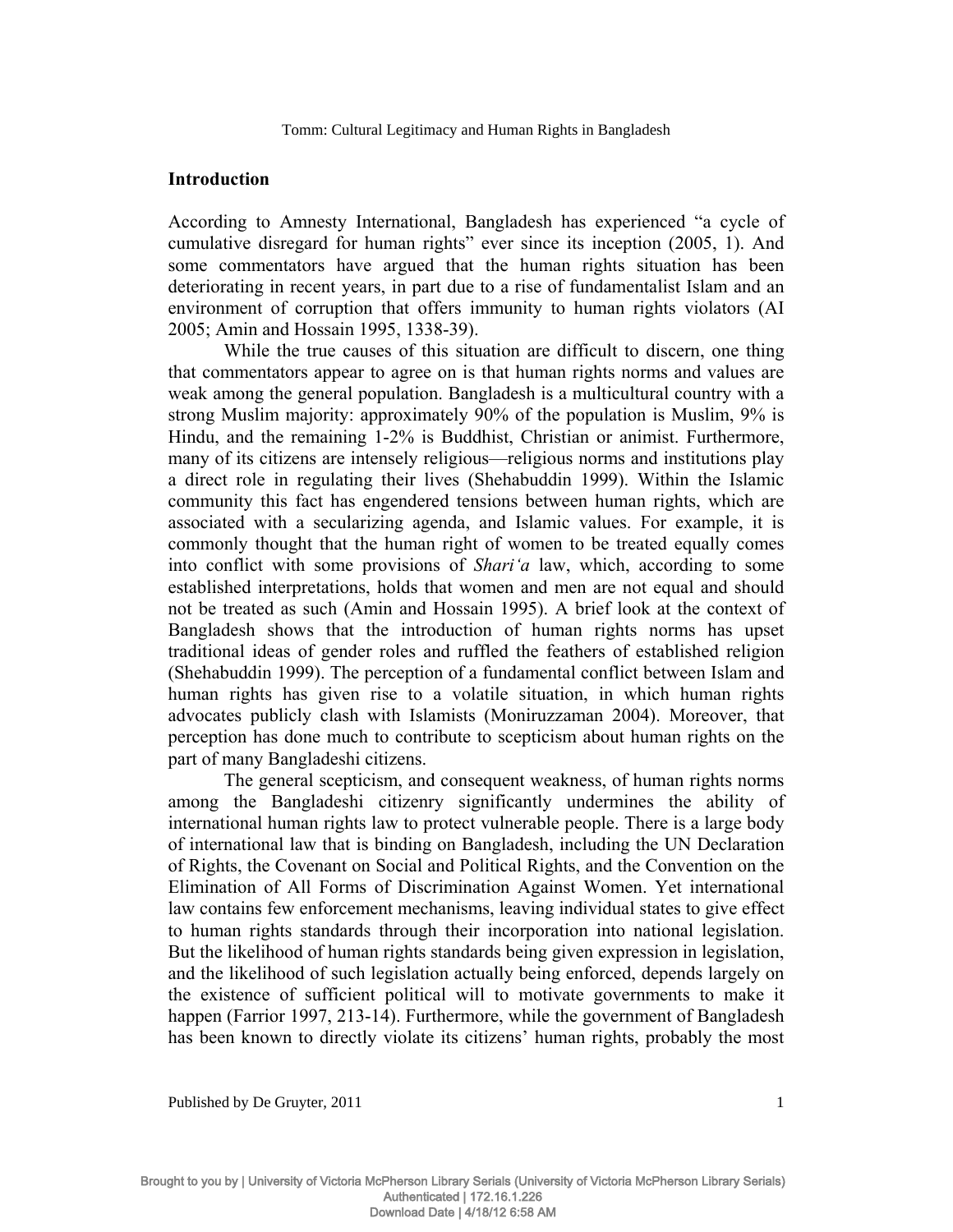common violators are private actors. For reasons such as these a number of scholars have argued that human rights will never be secure in a country until they become integrated into the local normative frameworks and are seen as part of the moral and legal culture (Merry 2003; An-Na'im 1990). Only then will the public demand that its government respect human rights, and only then will the behaviour of private citizens be inflected by human rights values.

Following Abdullahi An-Na'im, a starting premise of this essay is that "human rights violations reflect the lack or weakness of cultural legitimacy of international [human rights] standards in a society" (An-Na'im 1990, 15). 'Cultural legitimacy' refers to the degree to which the justifications and ideas that constitute human rights norms are either consonant with or rooted in local normative frameworks, such as religious, legal and moral systems of thought. Given the relationship between cultural legitimacy and respect for human rights, fostering the cultural legitimacy of human rights among the citizenry of Bangladesh should be a top priority for Bangladeshi human rights advocates. This essay addresses the question of how that goal might be effectively pursued.

With this in mind, I will draw on the Western experience of working out shared norms in a context of diversity to suggest some parallels with Bangladesh and offer insights for furthering the human rights agenda. The problem of the cultural legitimacy of human rights can be viewed as a manifestation of the more general problem of how to justify law in a context of deep disagreement over the moral and religious truth. In any given society there will be a plurality of views regarding what the best society is—what is truly just or good. When different groups adhering to different conceptions of the moral truth are all vying for power in order to use the state to implement their vision of the best society, you have the conditions for significant civil strife. In Europe during the wars of religion of the  $16<sup>th</sup>$  and  $17<sup>th</sup>$  centuries, the various religious sects fought each other in protracted civil wars over the moral basis of society and the justification of law (Stout 2004; Rawls 2005 xxiii). While Bangladesh today is clearly not experiencing the same kind of strife or sectarian division as  $17<sup>th</sup>$  century Europe, some of the human rights violations we see there are rooted in a similar moralistic sectarianism. Further, the same question confronts actors in both instances; namely, how do we work out shared norms in spite of deep disagreement? In Europe, the conflict was over the nature of religion and authority. Tailored to the context of Bangladesh this question becomes, how can human rights norms gain legitimacy in a society where they often appear to be starkly at odds with the local normative frameworks?

The nations of the West responded to the fact of religious and moral disagreement in two related ways:<sup>1</sup> with the development of the idea of 'public

 $\overline{a}$ 

<sup>&</sup>lt;sup>1</sup> This may seem too simple. Of course, these are not the only two ways that the West has responded to diversity. Nevertheless, they are two ideas that have had great influence.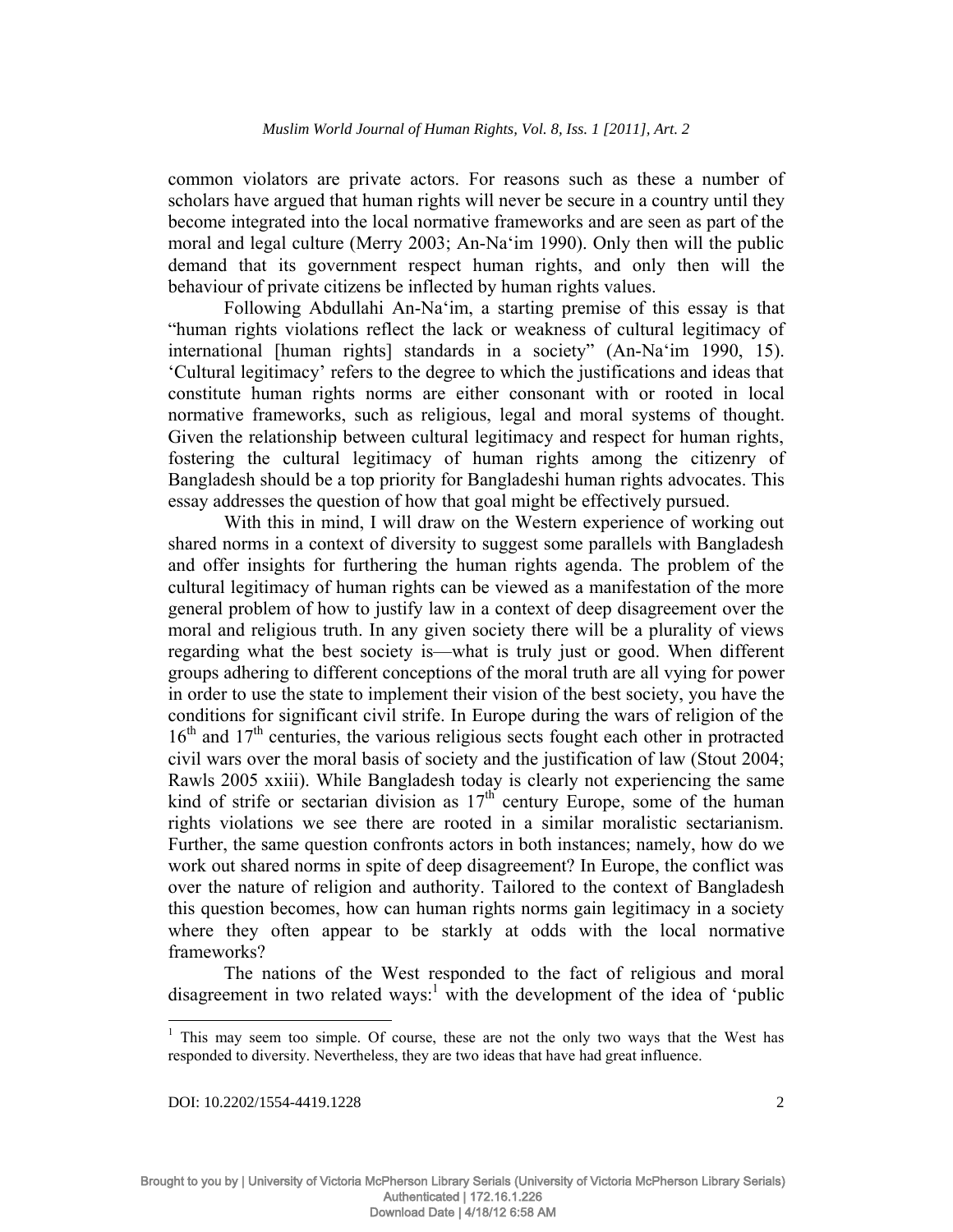Tomm: Cultural Legitimacy and Human Rights in Bangladesh

reason,' which holds that good public reasons are ones that citizens of all religious and philosophical outlooks can accept; and with the development of a particular idea of politics, according to which rhetoric and persuasion are the means of securing agreement and collective action.<sup>2</sup> For the purposes of this essay, the key insight common to both of these ideas is that in public life it is not always appropriate to pursue the full moral truth (as we see it) and thereby make the *truth* the final standard for evaluating our reasons and actions, *irrespective of the opinions of others*; rather, in politics we should let our reasoning be conditioned by the perspectives of our fellow citizens and therefore we should offer reasons that are *persuasive* to them, even if those reasons and our conclusions do not perfectly accord with our personal beliefs about the moral truth. I will argue that the Western experience of politics and the development of public reason could be instructive of how human rights advocates in Bangladesh might engage the opponents of human rights in a manner that builds on locally accepted norms and bolsters the cultural legitimacy of human rights discourse.

This essay is divided into three parts. In Part I, I canvass some examples of human rights violations in Bangladesh that are apparently rooted in Islam. I argue that it would be a mistake to suppose that the violations are the product of a fundamental conflict between Islam and human rights. On the contrary, progress in human rights advocacy requires engagement with those elements in society that think human rights are incompatible with Islam, with a view to fostering their cultural legitimacy. In Part II, I discuss the West's experience with religious and ethical diversity and the development of the ideas of public reason and politics in response. In Part III, I look at the human rights debate in Bangladesh through the lenses of public reason and politics to suggest some strategies for how to foster the cultural legitimacy of human rights.

# **Part I: Human Rights And Islam**

# *The Human Rights Situation in Bangladesh*

The following examples of human rights abuses in Bangladesh are meant to give the reader some sense of the human rights situation there and how Islam is sometimes implicated in rights violations. Though they showcase some of the most egregious abuses and are not necessarily representative of society at large, they are indicative of how some religious elements view human rights norms and illustrative of a general weakness of human rights norms in Bangladeshi society, especially in rural areas.

 $2<sup>2</sup>$  I emphasize that I am using 'politics' in a technical and somewhat normatively laden sense.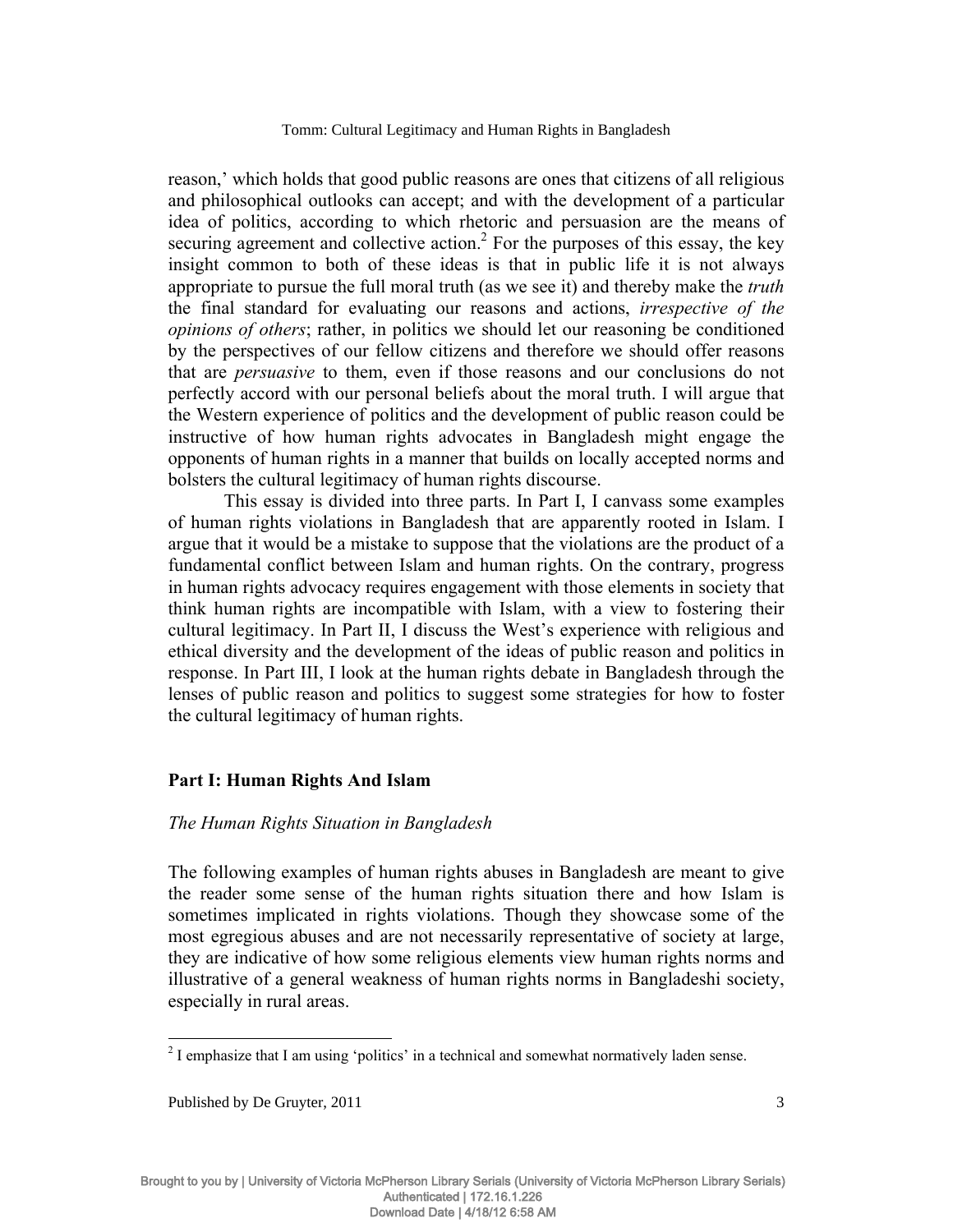(*i*) *Shalish* and *Fatwa* to Control Women: A *shalish* is a community-based, informal process of dispute resolution, where small panels of influential local figures convene to resolve community members' disputes and sometimes impose sanctions on them (Golub 2003). They are the centrepiece of Bangladesh's nonsate justice system. According to Stephen Golub, there are three basic varieties of *shalish*: traditional; government-administered "village courts" (which are partially incorporated into the state's legal system); and NGO-modified. In some instances, a traditional *shalish*, which is not state sanctioned, can amount to a *de facto* criminal court, inflicting judgment and punishment on individuals who may not have voluntarily submitted to its jurisdiction.

At a traditional *shalish*, members often seek to apply *Shari'a* law. Typically one of the *shalish* members will be a local *mullah*, who will issue a *fatwa* in support of the panel's decision (Golub 2003). A *fatwa* "refers to a clarification of an ambiguous judicial point or an opinion by a jurist trained in Islamic law" (Shehabuddin 1999, 1012). It is a powerful tool in Bangladeshi society. *Fatwas* are seen by some to express the demands of God's law, and as such they can be used to encourage a *mullah*'s followers to undertake certain actions. They are used in a variety of ways to regulate the social, economic and political behaviour of Muslims, especially rural women (Shehabuddin 1999, 1015; Shehabuddin 2008). For example, *fatwas* are sometimes issued to condemn what is seen as adulterous or illicit behaviour. The punishments for such cases have included the accused, often the woman, being whipped, stoned, and in at least one documented instance burned at the stake (Shehabuddin 1999, 1012; AI 1993). *Fatwas* have also been used to express disapproval of schools run by NGOs on the grounds that they inculcate Christian values, make girls "shameless," inform children of "un-Islamic" legal rights and cause them to be irreverent towards religious authorities. Following one such *fatwa*, 25 NGO schools were set on fire (Shehabuddin 1999, 1021). They have also been used to express objection to women's employment, education, voting and access to credit through NGOs (Shehabuddin 1999, 1019). According to Shehabuddin, the incidents have in common that "the targets are predominantly women from the poorest stratum of rural society; the fatwa-issuers are the elite men of their villages, often local landowners or religious leaders; and the state has been slow to take action" (1999, 1012).<sup>3</sup>

(*ii*) Persecution of the Ahmadi Minority: In 2005, Human Rights Watch issued a report documenting an escalation in the persecution of Bangladesh's minority Ahmadiyya community. The report speaks of "an unprecedented climate of fear"

DOI: 10.2202/1554-4419.1228

 $\overline{a}$ 

<sup>3</sup> It should be pointed out that these examples represent some of the most offensive uses of *fatwa* and *shalish* in Bangladesh and are not representative of a typical case. Most Bangladeshis accept a relatively moderate interpretation of their scriptures (Golub 2003, 19).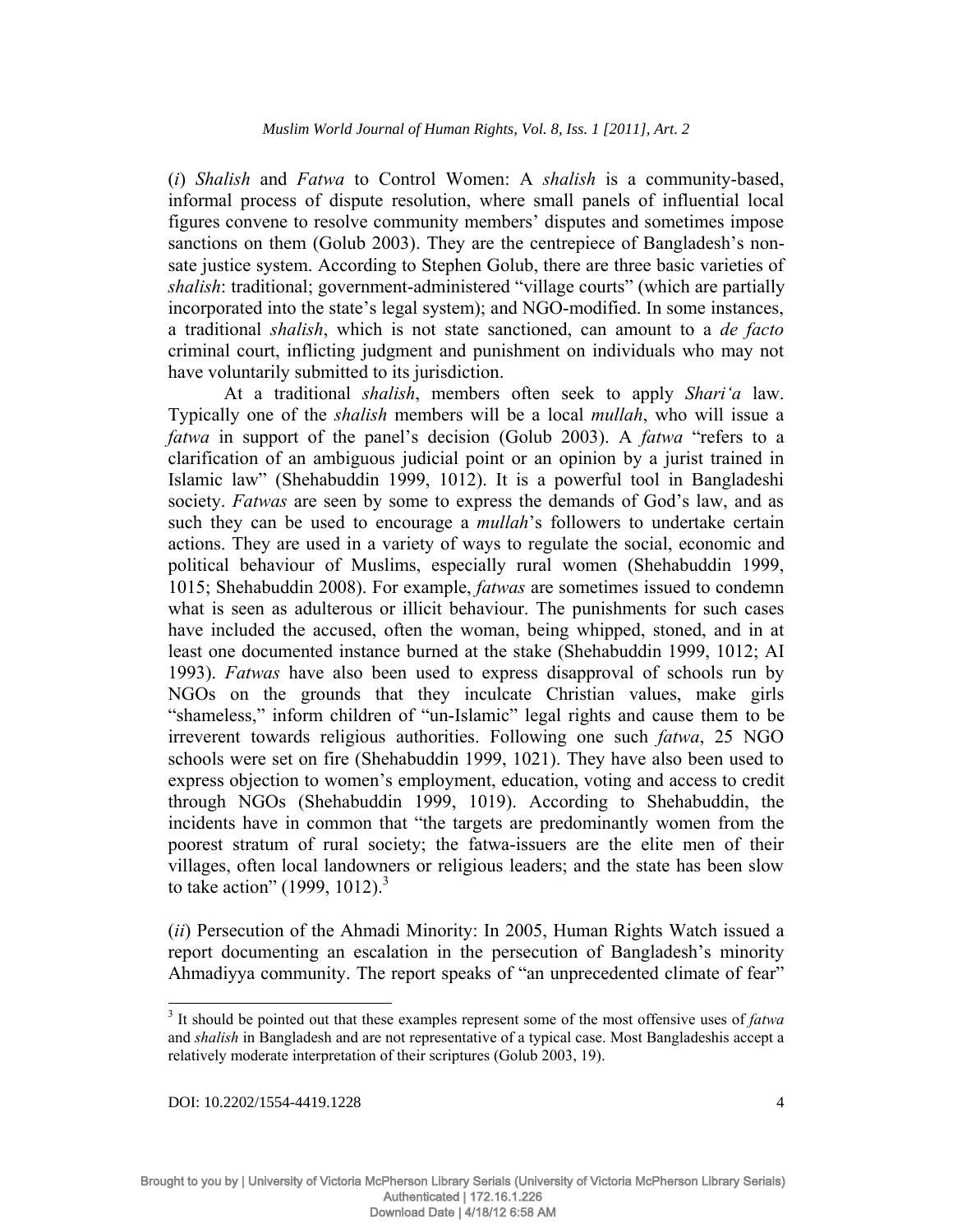that pervades the community and in which "Ahmadis have been the target of deadly violence and organized and widespread intimidation" (2005, 2).

The Ahmadis are followers of Mirza Ghulam Ahmad, who in the 19<sup>th</sup> century claimed to be a prophet and preached the renewal of Islam (HRW 2005, 3). Ahmadis consider themselves to be part of the larger Muslim community; yet, most other Muslim sects believe that, by proclaiming himself to be a prophet, Ahmad rejected a fundamental tenet of Islam, the finality of the prophet Mohammed.<sup>4</sup> Ahmadis have faced persecution ever since the group's founding in 1889 because many Muslims consider them to be non-Muslims (HRW 2005, 3-4).

 The right to freedom of religion is protected under the constitution of Bangladesh; and the rights to freedom of religion and expression, and the right to be free from religious discrimination are protected under international law, including the International Covenant on Civil and Political Rights, to which Bangladesh is a signatory. In spite of this, the state has done little to protect the Ahmadis and has even played a direct part in their persecution.

 Many of the attacks on the Ahmadi community have been perpetrated by the *Khatme Nabuwat*, which is an organization of Islamist groups dedicated to the preservation of "the finality of the prophethood" and which has links to the *Jamaat-e-islami* and the *Islami Okye Jote*, two political parties then part of the ruling parliamentary coalition. In one incident the *Khatme Nabuwat* gathered a mob and marched on an Ahmadi mosque brandishing sticks, machetes and darts. They wanted to hang a sign on the mosque that read: "This is a place of worship for Kadianis;<sup>5</sup> no Muslim should mistake this for a Mosque." When the Ahmadi congregation resisted, the mob attacked, injuring dozens. Following the incident, the mob went on a rampage, looting nearby Ahmadi homes (HRW 2005, 2). In other incidents, members of the *Khatme Nabuwat* and other fundamentalist groups have attacked parishioners at their prayers, killed an Ahmadi *imam*, damaged mosques, destroyed crops, threatened members of the group, confiscated Ahmadiyya publications and prevented Ahmadi children from going to school (HRW 2005, 20-21; AI 2006). Occasionally the police have participated in the violence (HRW 2005, 22).

The anti-Ahmadi activists call "for an official declaration that Ahmadis are not Muslims and for a ban on their publications and missionary activities" (HRW 2005, 2). In 2004, the government banned all Ahmadiyya publications, though they have so far resisted the calls for a declaration that Ahmadis are not Muslims. Far from mollifying the activists, government concessions appear to

<sup>&</sup>lt;sup>4</sup> Most Muslims believe that Mohammed was the last in a line of prophets going back through Jesus, Moses and Abraham. Ahmadis claim not to reject this tenet, on the grounds that Mirza Ghulam Ahmad was a non-law-bearing prophet and was thus subordinate in status to Mohammed (HRW 2005, 7).

<sup>&</sup>lt;sup>5</sup> *Kadiani* refers to a member of the Ahmadi community.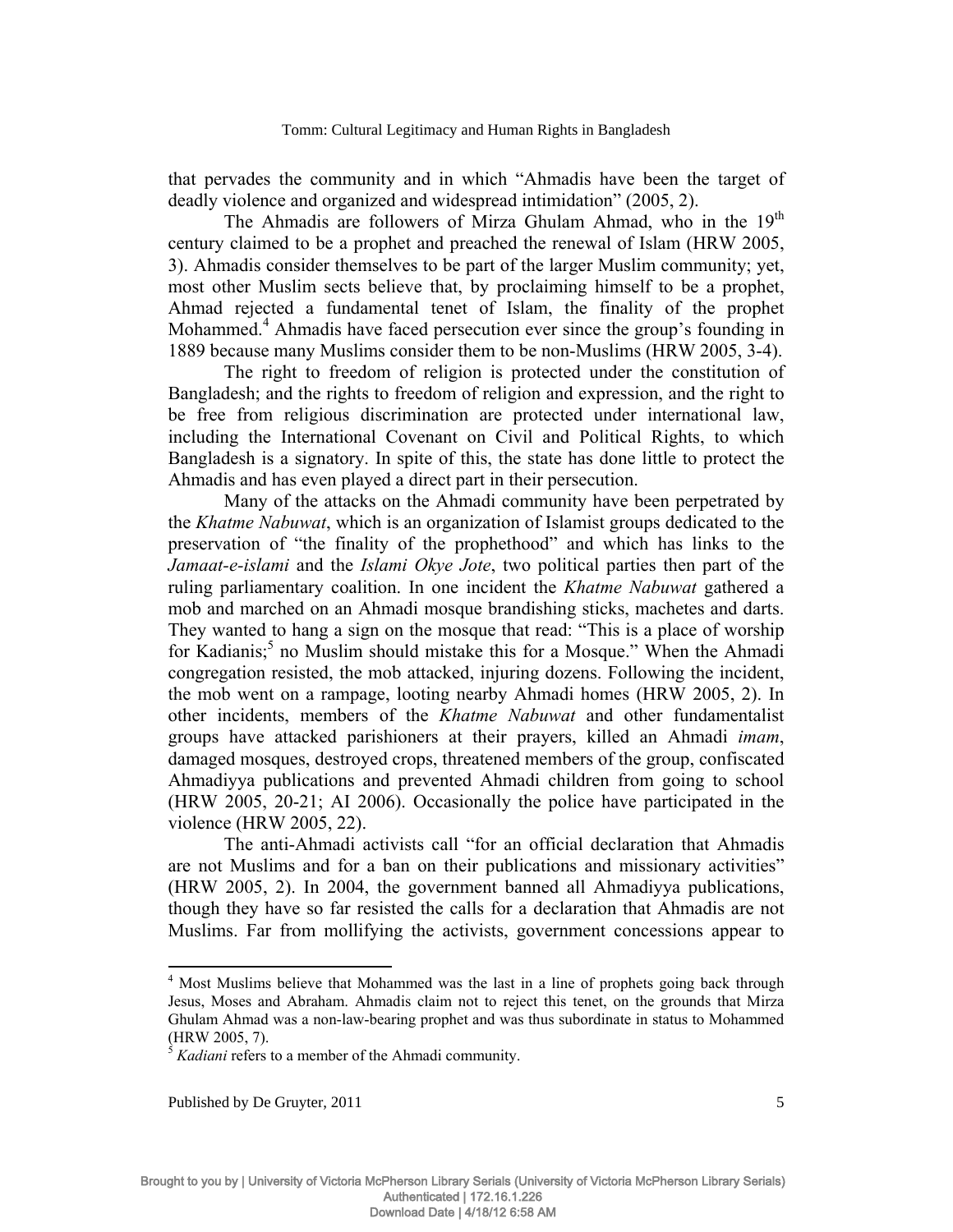have emboldened them, as anti-Ahmadi activities intensified across Bangladesh after 2004 (HRW 2005, 3).

Human Rights Watch expressed concern over the sectarian nature of the violence, saying:

Given the alarmingly high levels of communal violence in Bangladesh directed against other minorities, including Hindus and indigenous peoples, further government concessions to extremist religious demands would set a particularly dangerous precedent. In the overheated, sectarian atmosphere of contemporary Bangladesh, with the country's government more religiously intolerant than any other government since the country's founding, Ahmadis fear that even a tiny spark could unleash a serious and perhaps uncontrollable wave of violence against members of their community (HRW 2005, 4).

(*iii*) The Struggle Over Women's Reproductive Rights: The UN Convention on the Elimination of All Forms of Discrimination Against Women, to which Bangladesh is a State Party, protects women's reproductive rights: Article 10 provides a right of access to educational information, "including information and advice on family planning"; Article 12.1 imposes an obligation on States Parties "to ensure access to healthcare services including those relating to family planning"; and Article 16.1 guarantees the right "to decide freely and responsibly on the number and spacing of...children" and "to have access to the information, education and means to enable them to exercise these rights."

The primary means by which reproductive rights have been advanced in Bangladesh has been through its family planning program, which was instituted to address the problem of overpopulation and focused on contraceptive use.<sup>6</sup> Early on the program floundered, but after important strategic changes were made in the late 1970s Bangladesh experienced a very rapid rise in contraceptive use (Amin and Hossain 1995, 1327).

According to a study by Sajeda Amin and Sara Hossain, in its early days the family planning program saw significant opposition from some religious authorities. Some women who used birth control faced ostracization, lashings, the denial of religious services such as a religious burial on death, and other sentences imposed by traditional *shalish* courts. Over time the religious opposition to contraceptive use within marriage subsided (for reasons discussed in Part III (*i*)) to the point where it is now widely accepted; however, Amin and Hossain's 1995 study indicates that opposition remains in relation to the use and distribution of contraceptives among unmarried women (1335).

 6 Bangladesh is one of the most densely populated countries on earth.

DOI: 10.2202/1554-4419.1228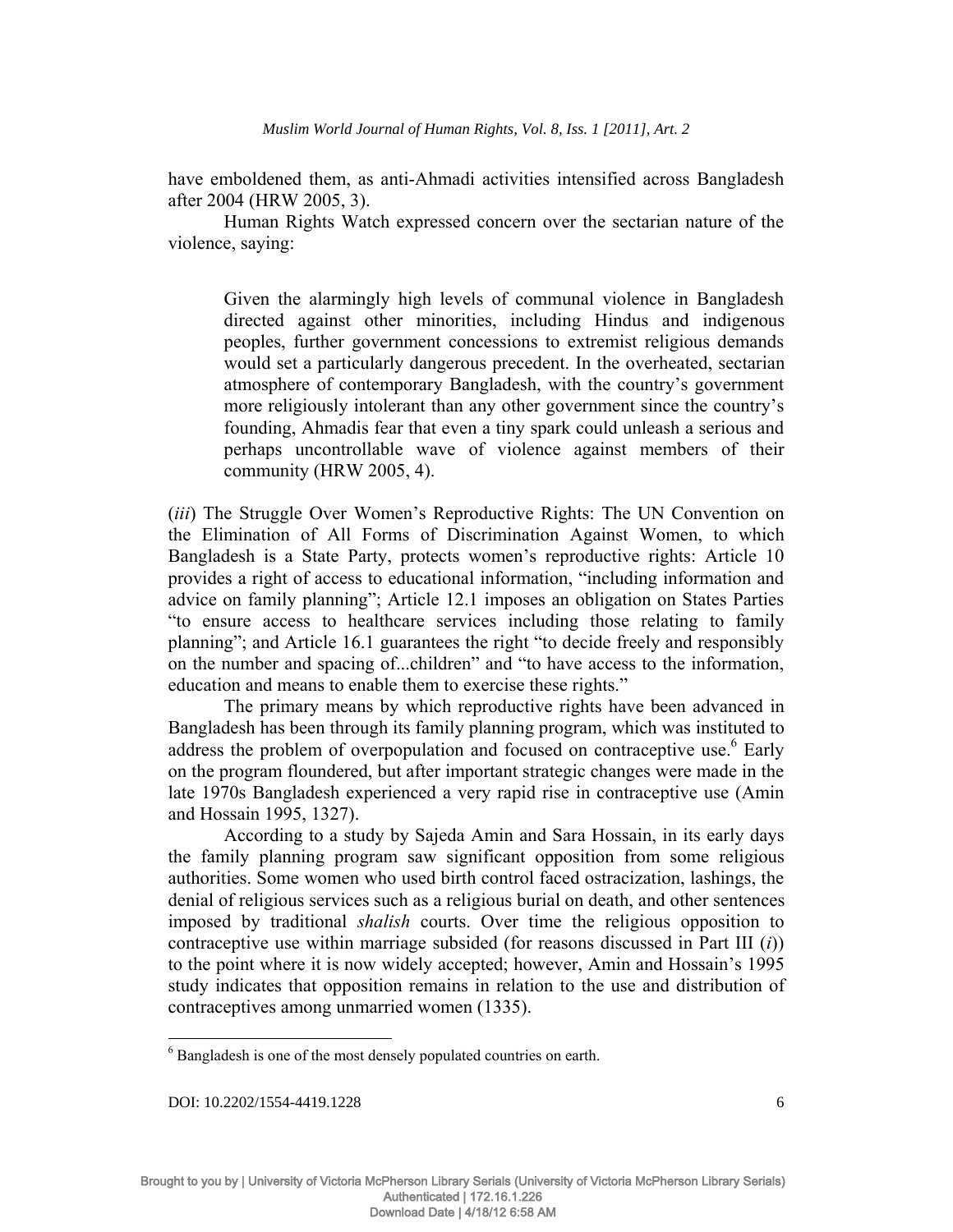#### Tomm: Cultural Legitimacy and Human Rights in Bangladesh

 Among the concerns voiced by Islamist groups is the supposition that education regarding reproductive rights and contraceptive use would result in a breakdown of the traditional family. In a paper presented at a conference held in Dhaka on population and development, Abdur Razzaq argued that reproductive health initiatives would create

a society in which extra marital sex will be socially and legally permissible. Parents will have no control over their children. This has been prevalent in the West for the last half century and this has led to immoral behaviour, sexual anarchy, sexually transmitted diseases, more crimes, and more particularly sexually related crimes.

And he concluded:

As far as Bangladesh is concerned these offending clauses of the [UN Draft Programme on Women, Empowerment and Health] offend our religious feelings, our culture and above all our civilization... [T]o agree to such a proposal would be...unconstitutional (Razzaq, qtd. in Amin and Hossain 1995, 1337-8).

Amin and Hossain note that in their opposition to women's reproductive rights, "fundamentalist groups have sought to impose a monolithic and repressive interpretation of religious laws and religious views" (1336). Further, in this effort and in their denial of any form of diversity "fundamentalists reveal their essentially autocratic agenda" (1338).

# *The (In)compatibility of Islam and Human Rights*

In response to these examples it is tempting to conclude that there is a fundamental conflict between Islam and human rights. After all, it is in the name of preserving "the finality of the prophethood" that the Ahmadis are persecuted. And the traditional *shalish* courts, which have administered some of the most shocking punishments against vulnerable women, often arrive at their decisions by applying *Shari'a* law. An-Na'im takes it as an inescapable fact that the dominant interpretations of *Shari'a* today, which were largely solidified in the 9th century and which continue to hold powerful sway over the consciences of individual Muslims, do offend many basic human rights (An-Na'im 1990, 14, 19). It seems fair to say that in the context of Bangladesh, there is little point in turning a blind eye to the tension between Islam and human rights.

Yet it would be a mistake to posit an insuperable conflict with human rights. Firstly, the role of religion in the above mentioned examples is ambiguous.

Published by De Gruyter, 2011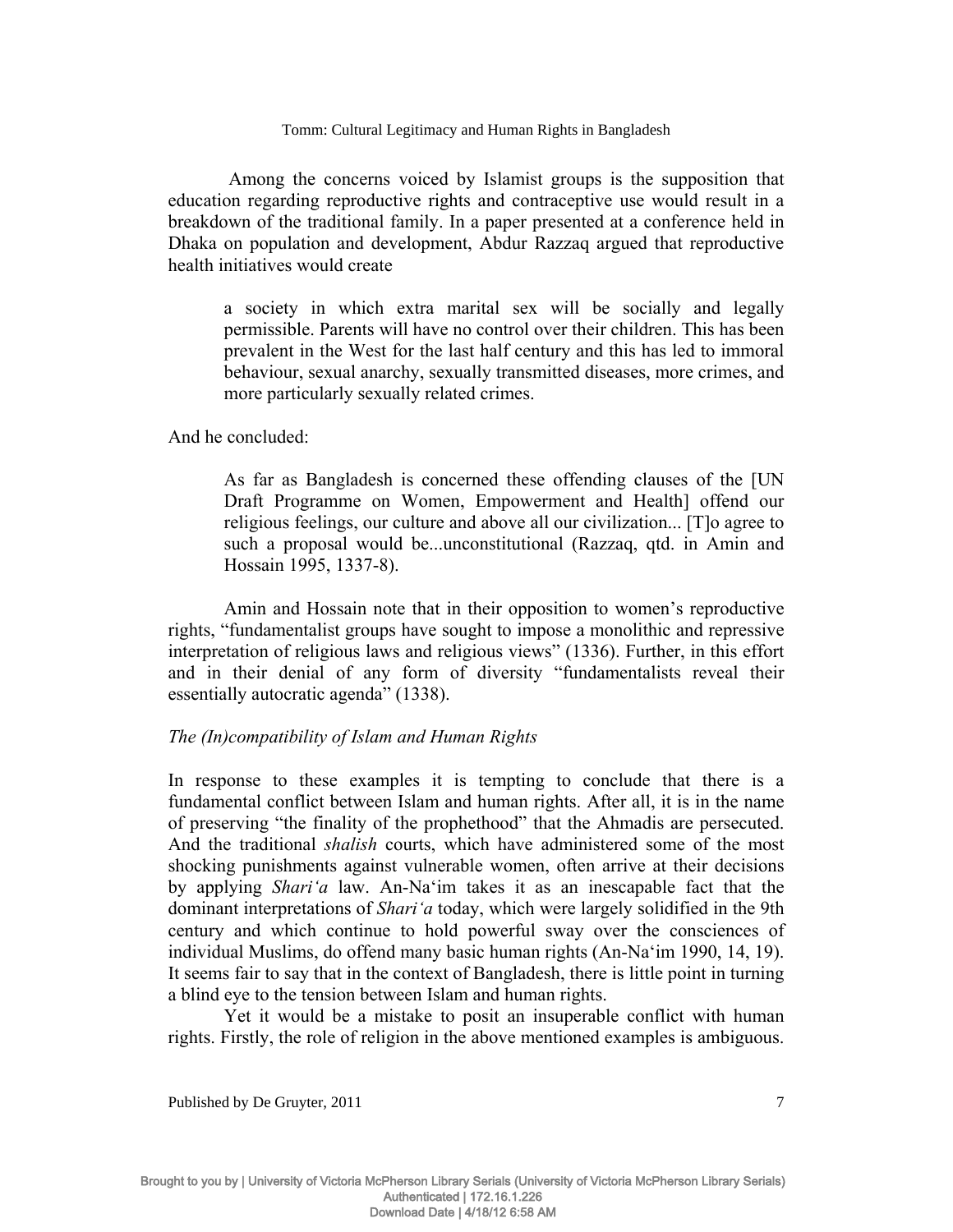Even when violations appear to be clearly inspired by Islamic law, a closer look reveals that the situation is often more complex (Mayer 1994, 325). Shehabuddin remarks that many of the *fatwas* issued in Bangladesh to control women's behaviour and impose severe punishments are in fact "issued by men who, by the standards of Islamic jurisprudence, are not qualified to do so" (1999, 1017). She further points out that not just secularists but Islamists themselves have been known to decry the use of *fatwas* and *shalish* courts to impose harsh punishments on allegedly deviant women. One senior *Jamaat-e-Islami* leader in an interview about the punishments meted out in response to *fatwas* said: "Those crimes are being committed by people who don't know everything that they need to about Islam. A man puts on an *alkhella* [a long shirt, usually worn by an *imam*] and people start calling him *huzur*. The only way to stop this is by spreading knowledge of Islam" (Shehabuddin 1999, 1031).

Secondly, some commentators have noted that apparently religion-based opposition to human rights is often better understood in terms of power struggles among political and sectarian groups rather than as an expression of unmixed religious sentiment. Affirming that the opposition to reproductive rights has been fuelled by extremist groups, Amin and Hossain say:

Such opposition appears to be based, not on religious considerations, but rather on purely political considerations. Thus, fundamentalists are unable to provide any clear or comprehensive theological justifications for their position. They are compelled to whip up fears of a disintegration of social and moral order resulting from the application of reproductive rights (1343).

Even the persecution of Ahmadis documented by Human Rights Watch is in part motivated by political considerations.

[The Ahmadis] make easy targets in times of religious and political insecurity. For those pursuing populist political goals, such as Islamist and conservative parties in Bangladesh, raising the bogey of Ahmadi subversion and persecuting them, ostensibly in order to preserve the faith, provides a fast track to political power (4).

Indeed much of the communal violence in Bangladesh appears to be largely political, where the political factions happen to be divided on roughly religious lines. Having said this, however, I believe it is still important to consider the religious elements of these communal conflicts. The abuses discussed above happened in the justificatory context of Islam—religion plays its role by

DOI: 10.2202/1554-4419.1228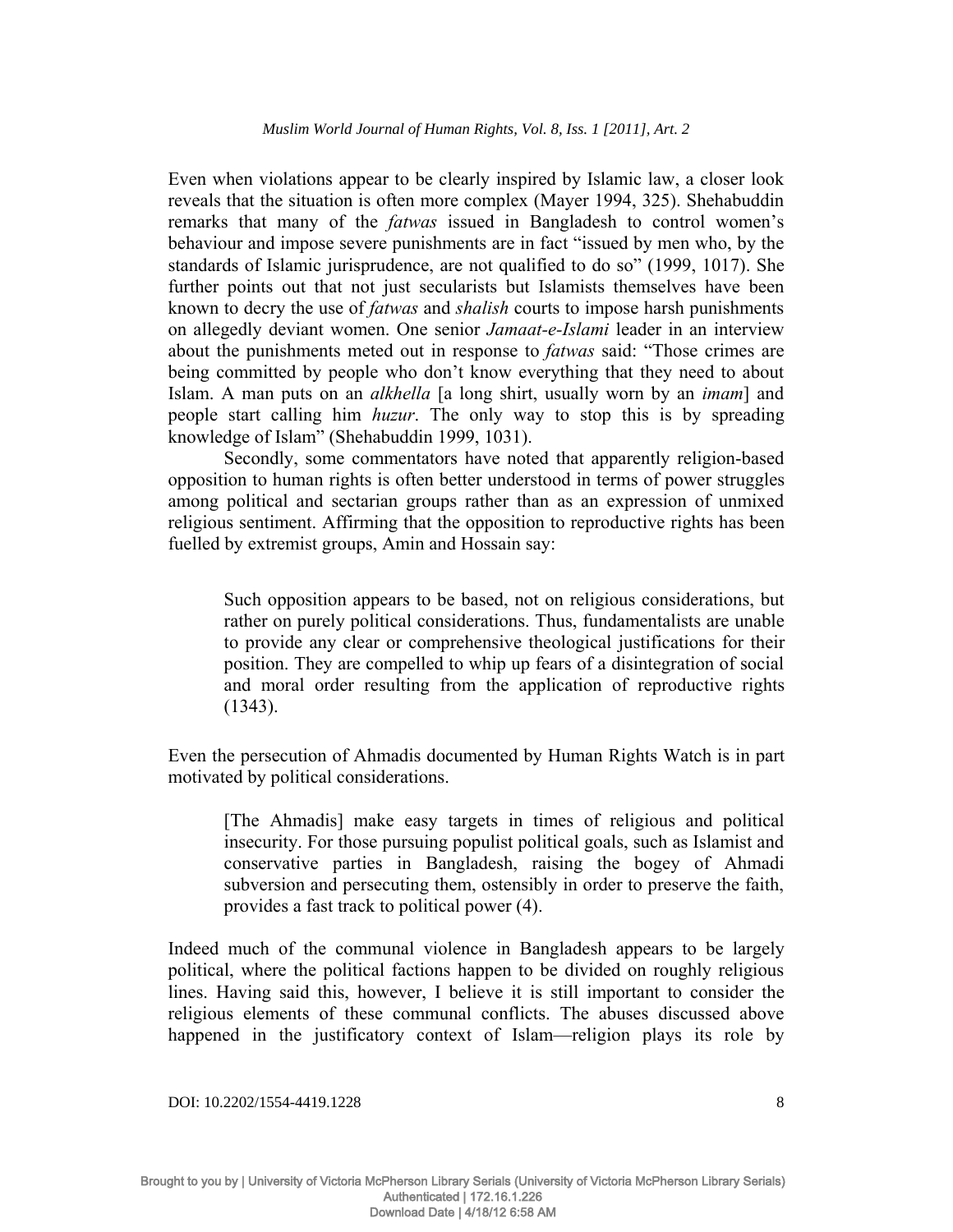providing the background normative and communalist framework. And the effectiveness of cynical appeals to religion by opportunistic politicians to galvanize the public and build support indicates the importance of religion in these political conflicts.

Thirdly, it makes little sense to posit a fundamental conflict between Islam and human rights because Islam is not a monolithic entity and *Shari'a* does not refer to a single, unified system of law (Otto 2008, 12). Among Bangladeshi Muslims there is a variety of perspectives on *Shari'a*. Many Muslims find the persecution of the Ahmadi communities to be abhorrent (AI 2005, 19). And many of the human rights activists and secularists who have been targets of Islamist intimidation are themselves committed Muslims and would deny that a proper understanding of Islam conflicts with human rights. It is worth exploring this point in greater depth.

According to Jan Michiel Otto, manifold difficulties arise in discussing *Shari'a* because of ambiguities in the various ways that the word is used (2010, 23). To clear up some of the confusion, Otto suggests a taxonomy in which he distinguishes between divine *Shari'a*, classical *Shari'a* and contemporary *Shari'a*. 7

'Divine' or 'abstract' *Shari'a* refers to "God's plan for mankind and as such contains the rules for good order and human behaviour that should guide his religious community" (Otto 2010, 25). Ziba Mir-Hosseini says that this divine *Shari'a* "is the totality of God's will as revealed to the prophet Muhammad." As God's will it is "sacred, universal and eternal," and it cannot be equated with a legal code developed by humans (2006, 632). In this sense, divine *Shari'a* cannot be equated even with the *Qur'an* and  $Hadith$ <sup>8</sup>, which are the revealed evidence of God's will. In a similar vein, Al-Azmeh writes:

Islamic law is not a code. This is why the frequently heard call for its 'application' is meaningless, most particularly when calls are made for the application of sharia – this last term does not designate law, but is a general term designating good order, much like nomos or dharma [...] (1993, 12).

Before divine *Shari'a* can be applied it must be discerned, interpreted and elaborated upon by scholars (Otto 2010, 25). This project is undertaken by Muslim jurists who draw on the revealed evidence of God's will in the *Qur'an* and *Hadith* to develop a corpus of rules, principles and precedents that are

<sup>7</sup> Otto's taxonomy also includes "historically transferred *Shari'a*," which I have chosen not to discuss here.

<sup>8</sup> *Hadith* refers to a record of the sayings and living habits of Muhammad, according to the accounts of his followers. Muhammad's example is also known as *Sunnah*.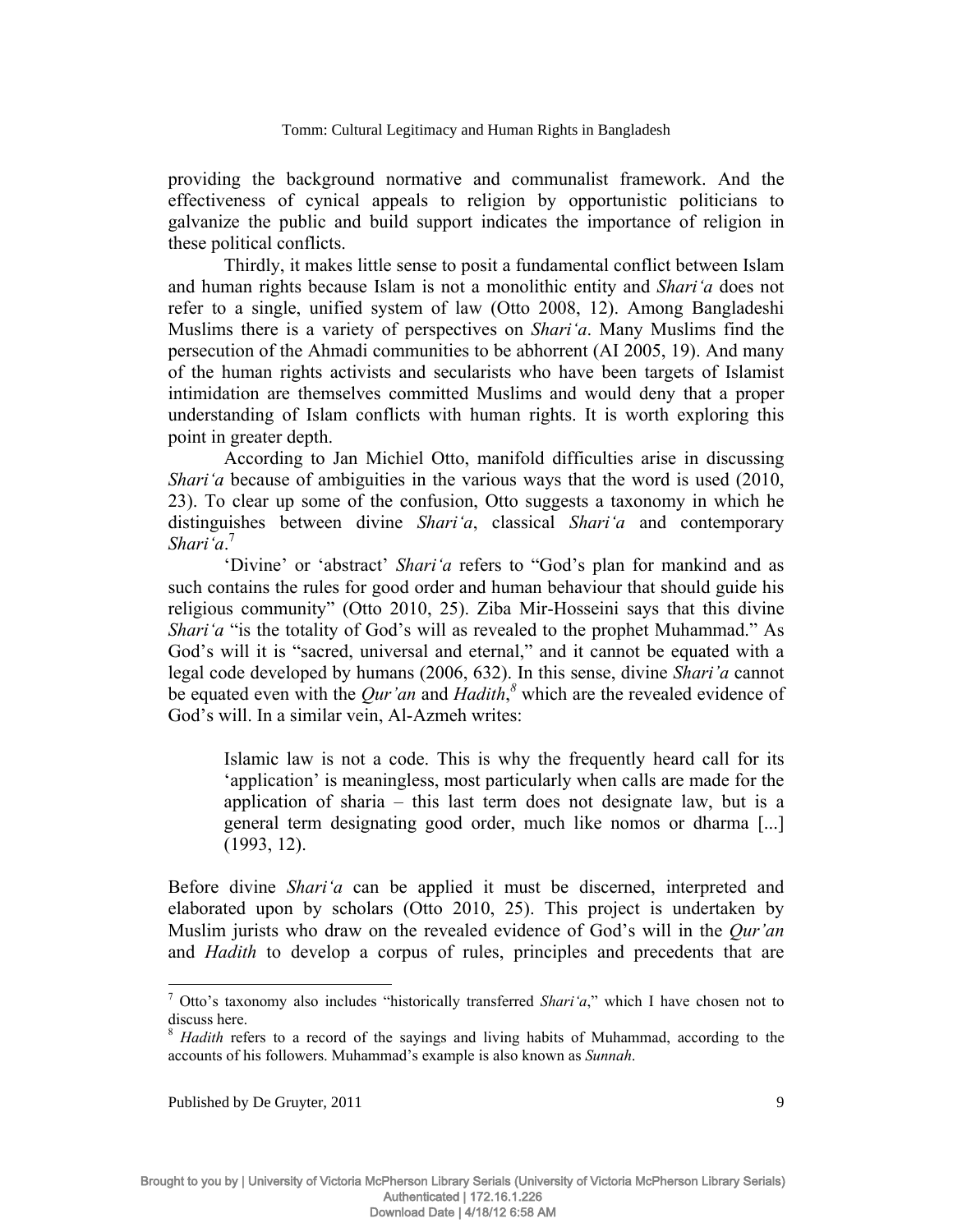intended to give legal expression to God's will in a process called *fiqh* (Mir-Hosseini 2006, 632).

As Islamic jurisprudence evolved, the process of *fiqh* became increasingly complex. A number of well established schools of jurisprudence developed in the first three centuries of Islam, each offering its own account of what God's law required (An-Na'im 1990, 19).<sup>9</sup> Otto calls the culmination of their writings, judgments and commentaries 'classical' *Shari'a* (2010, 25). The diversity of views found within classical *Shari'a* is the result of the open and discursive character of *fiqh* (Otto 2010, 24). Classical *Shari'a* continued to develop in the dialogue among scholars in accordance with *ijtihad*, which was a convention that allowed for "independent juristic reasoning to provide for new principles and rules of Shari'a in situations on which the Qur'an and Sunna were silent" (An-Na'im 1990, 48). This period of the development of *Shari'a* ended two centuries after the death of Muhammad with the closing of the "gate to free interpretation," or the collective decision by jurists to end the practice of *ijtihad* (Otto 2010, 23).

Finally, in Otto's suggested taxonomy, 'contemporary' *Shari'a* refers to "the whole of principles, rules, cases, and interpretations that are actually in use at present throughout the Muslim world" (2010, 26). Since Muslim scholars reopened the gates of interpretation in the  $19<sup>th</sup>$  century (Otto 2010, 25, 42), new work on *Shari'a* has given rise to a staggering diversity of views, from Wahabi fundamentalism, which originated in Arabia and inspires fundamentalist movements around the Muslim world, to Islamic feminism and other reform movements that challenge the patriarchal and, in their view, antiquated elements of many interpretations. Today Muslim theologians, intellectuals and activists of all stripes continue to formulate new interpretations of *Shari'a*. While it is largely common ground that all Muslims are obliged to live according to *Shari'a*, there is no consensus on what this entails and no authority or formal church to settle the issue. In the words of Khaled Abou El Fadl: "No single institution can formulate a single comprehensive view for all Muslims to adopt. Every Muslim must discharge God's covenant by living according to his or her personal understanding of the *Sharia*[,]" which each ought to develop consciously, reflectively and in consultation with other Muslims (1996, 1527).

The supposition that Islamic law *per se* is incompatible with human rights often presupposes a monolithic view of Islam, which is lamentably popular both among secularists in the West and fundamentalist in the Muslim world (Mir-Hosseini 2006, 631). This essentialist perspective conceives of *Shari'a* as a single logical whole (An-Na'im 1990, 19) and its proponents like to make statements beginning with 'the *Shari'a*' or 'Islam is' or 'the Qur'an says' (Mir-Hosseini 2006, 632). Yet, in light of the great diversity within the Islamic tradition, it

 $\overline{a}$ 

<sup>&</sup>lt;sup>9</sup> The jurists who founded the main schools of jurisprudence are, for Sunni Muslims, Abu Hanifa, Malik, Shafi'i, and Ibn Hanbal; and for Shi'as, Ja'far Al-Sadiq (An-Na'im 1990, 19).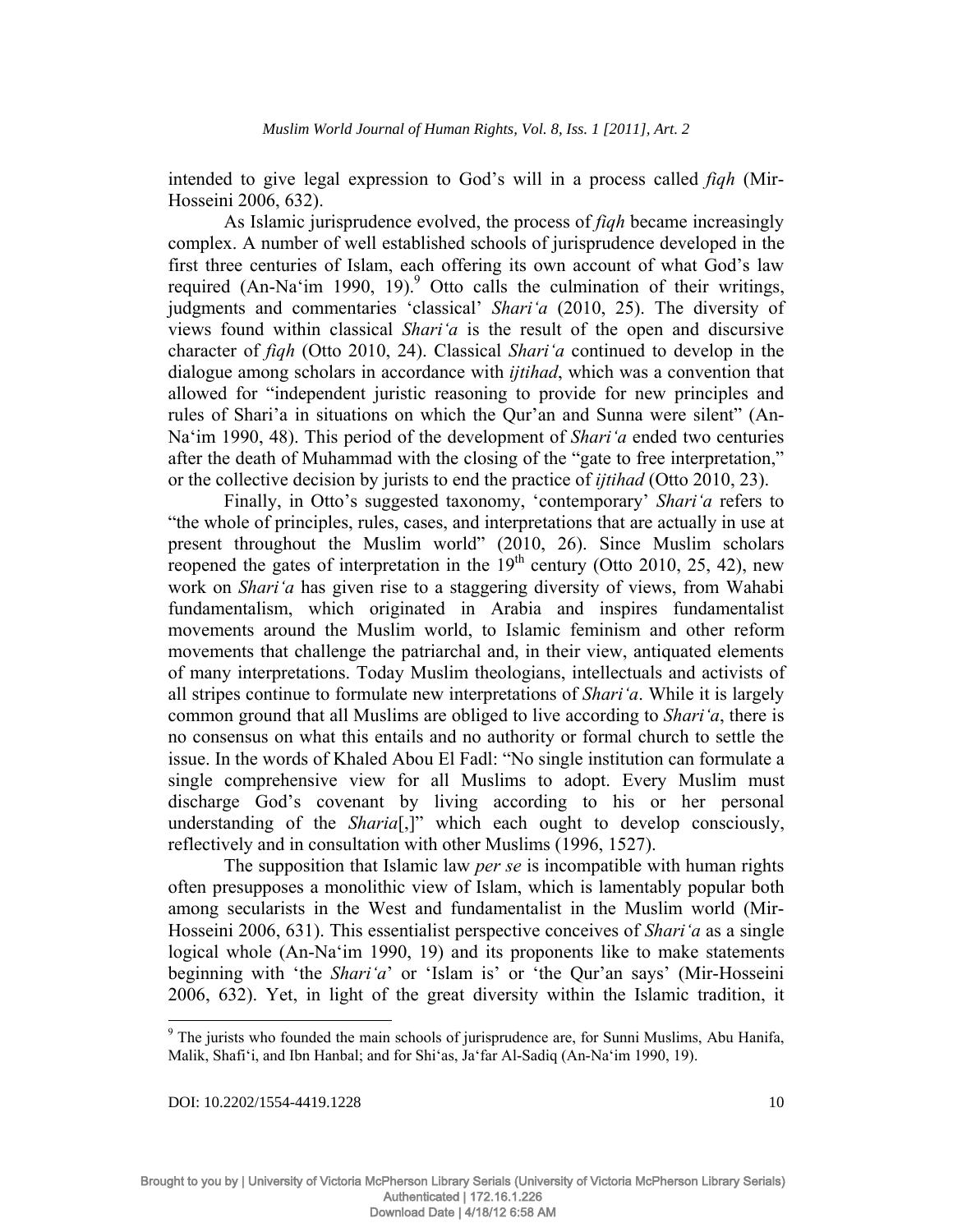makes no more sense to say, 'Muslims believe such and such' than it does to say 'Jews or Christians believe such and such' (Abu-Lughod 2002, 784). Such generalizations paper over important complexities. Any declaration that *Shari'a* conflicts with a given human right must necessarily contemplate some particular interpretation of *Shari'a*, which will be contradicted by other interpretations. Furthermore, assertions of such a conflict generally appear to presuppose some variation of classical *Shari'a* (Otto 2010, 12). Yet, while its abiding importance should not be minimized, it is not helpful to focus exclusively on classical *Shari'a*, since to do so can create a distorted impression of its role in actual Muslim nations. In fact, in most Muslim nations there appears to be little support for introducing classical *Shari'a* into most areas of law (Esposito 2007, 47-51). The influence of *fiqh* on national legislation in Muslim countries tends to be limited to family and inheritance law (Otto 2008, 19).

Lastly, positing a conflict would be counterproductive, from the standpoint of human rights advocacy. According to An-Na'im, "Muslims throughout the world are sensitive to charges that their religious law and cultural traditions permit and legitimize human rights violations" (1990, 49). When human rights advocates speak as if there is an irreconcilable conflict it can imply that they believe that Islam is a hopelessly antiquated religion with irredeemably immoral dogma, and that for human rights to triumph it must be eradicated from the laws and public culture of all Muslim countries. Modirzadeh writes: "Such a boldly secularizing recommendation, without a stated methodology or an eye to reform, implicates human rights language in an arrogant anti-*Shari'a* agenda" (2006, 226). This in turn can alienate potential allies, such as reformist jurists, whose influence is indispensible in the effort to strengthen human rights in the Muslim world (Modirzadeh 2006, 229). Moreover, positing a conflict while advocating respect for universal human rights, which it should be pointed out are generally articulated in the language of Western liberal justice (An-Na'im 1990, 15), can raise the spectre of neo-colonialism and puts many Muslims on the defensive, making them more likely to cling to religious traditions and take a position that is defiantly contrary to 'Western neo-imperialist values' (Mir-Hosseini 2006, 645). Indeed the only ones who profit from the supposition of an incompatibility between Islam and human rights are the fundamentalist Islamists. "When the choice is framed as an either/or, many Muslims may believe that they have no option but to choose God's law" (Modirzadeh 2006, 230-31; see also An-Na'im 1995, 55). When human rights are pitted against God, God will always win.

None of the above discussion, however, should cause us to lose sight of the fact that many aspects of classical *Shari'a* and the most well-established contemporary versions of *Shari'a* do conflict with some basic human rights. Yet in spite of this, I have argued that it is neither warranted nor prudent to posit an

Published by De Gruyter, 2011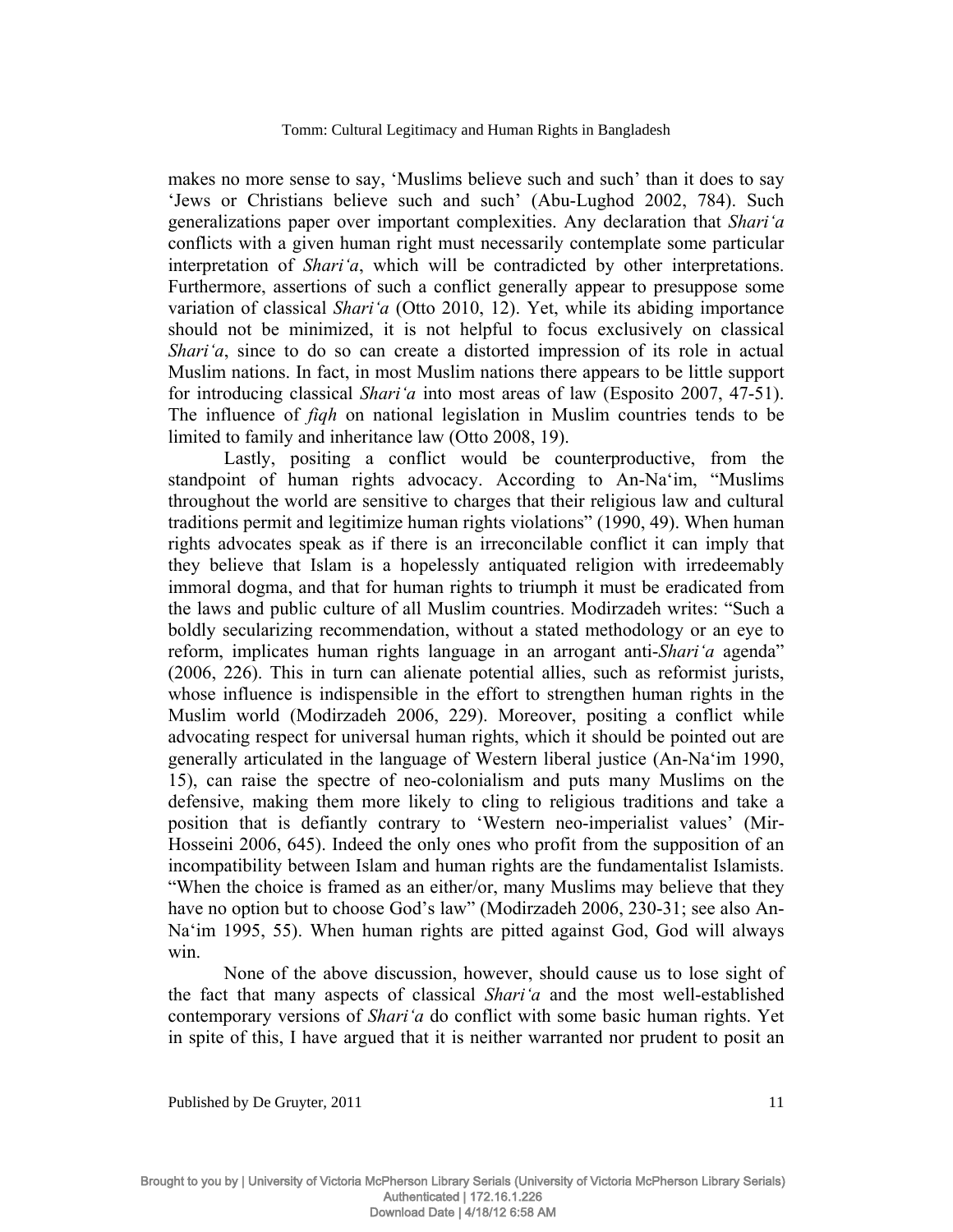essential conflict between Islam and human rights. To the contrary, human rights norms will never be strong in the Muslim world until divine *Shari'a* is conceived as being in harmony with those norms.

# *Cultural Legitimacy*

The human rights agenda will not succeed in Bangladesh until human rights norms have been integrated into Bangladesh's public culture. Bangladesh is a State Party to numerous human rights instruments that, if enforced effectively, would be sufficient to secure a broad panoply of human rights for Bangladeshis. But international laws contain few enforcement mechanisms; it is left to individual states to pursue their realization. States, however, are often not inclined to pursue compliance with those laws unless motivated to do so by their citizens. Furthermore, human rights violations within states are not always the direct result of discriminatory legislation or other acts of government. Many violations are perpetrated by private actors or individuals acting as agents of the state. Respect for human rights in a society depends on more than simply bringing its laws into compliance with international obligations; it also requires a culture in which human rights values have the normative power to condition how people act. Consequently, the regulatory strength of human rights law depends in large measure on its cultural legitimacy—its embodiment in the local cultures and their legal consciousness (Merry 2003, 941). For the purposes of this essay, cultural legitimacy is defined loosely as the degree to which the justifications and ideas that constitute human rights norms are either consonant with or rooted in local normative frameworks, such as religious, legal and moral systems of thought. According to An-Na'im: "[H]uman rights violations reflect the lack or weakness of cultural legitimacy of international standards in a society. Insofar as these standards are perceived to be alien or at variance with the values and institutions of a people, they are unlikely to elicit commitment or compliance" (1990, 15).

This raises the question of *how* human rights advocates might foster cultural legitimacy. Without underestimating the complexity of this issue, An-Na'im suggests that one of the most important strategies is to "translate human rights values into popular discourses" (2000, 23); to build support for those values by building them into local beliefs, customs and normative frameworks. "[T]he nature and dynamics of internal discourse would suggest that the most effective strategy is to promote change through the transformation of *existing folk models* rather than seeking to challenge and replace them immediately" (An-Na'im 1994, 69, emphasis in original). This, he suggests, accounts for some of the success of the fundamentalist movement in Muslim countries: although Islamists are often seeking to, sometimes quite radically, transform the beliefs and practices of their constituents, they have skilfully hidden this agenda in the rhetoric of 'continuity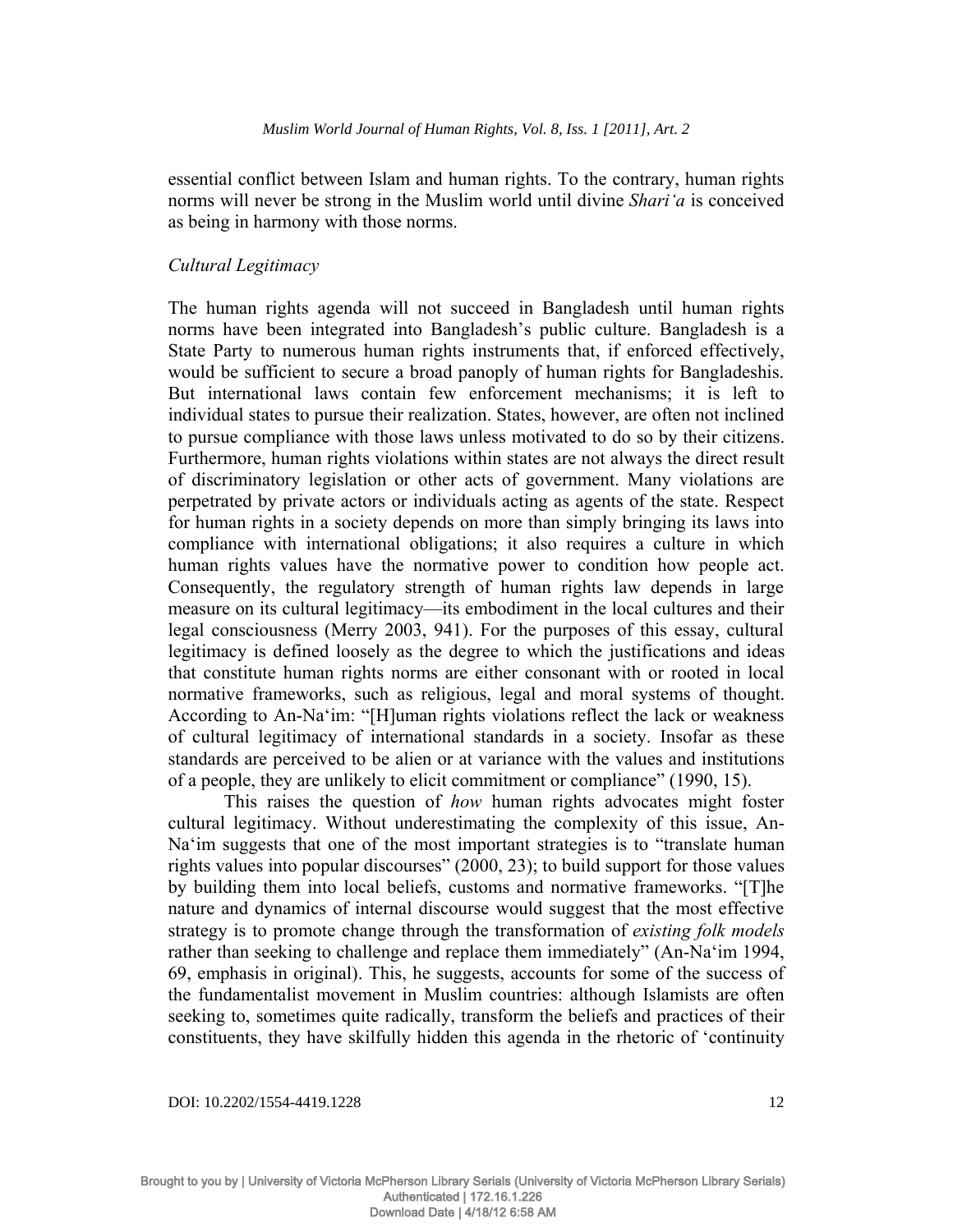of tradition' and presented their views in a manner that appears to confirm the existing beliefs and practices of their communities. "In contrast, the liberal intellectuals of Islamic societies appear to be, or are presented as, challenging the folk models of their societies and seeking to replace them by alien concepts and norms." As a matter of strategy in social transformation, "the more one is perceived to be confirming existing beliefs and practices rather than challenging them, the better would be the prospects of wide acceptance and implementation of one's proposals" (1994, 69). In apparent vindication of this maxim, Haleh Afshar reports that the most successful women's rights groups advocating in Iran "have been those who have located their political action in the context of Islam and its teachings" (1996, 197).

 For human rights advocates to be effective in the Muslim world, including Bangladesh, they must work within the framework of Islam (Mir-Hosseini 2006, 644; An-Na'im 1990, 15).

### **Part II: Politics and Public Reason**

The problem of the cultural legitimacy of human rights can be seen as a manifestation of the general problem of how to justify law and public norms in a diverse society. When there is deep disagreement over the moral truth it can be very difficult for public actors to find common ground as a basis for collective action. The different groups with their different conceptions of the moral truth tend to want to fashion society in conformity with their own views. And when they are unable to convince the others that theirs is the best vision for society, and when those others resist their ideas, they find themselves tempted to use force to impose their vision on the rest. This phenomenon is common throughout history and across the world. In Europe during the wars of religion, the different reformist sectarian groups fought each other over the moral basis of society. And in Bangladesh, which is characterized by a high degree of sectarianism, we see some extremist Muslims persecuting Ahmadi Muslims in part because they refuse to conform to the former's vision of true Islam. This sentiment is well illustrated by the jeers of one such extremist at an anti-Ahmadi rally in front of a worshiper's home: "If you want to live in our community, you have to do prayers the way we do!" (HRW 2005, 37).

 The West responded to the fact of moral disagreement in two primary ways: with the development of politics, which in this instance I use in a technical sense, $^{10}$  and the idea of public reason. Each of these ideas offers a way of shaping society through public action that does not require using undue coercion. Each

Published by De Gruyter, 2011

<sup>&</sup>lt;sup>10</sup> Properly speaking, what I refer to as politics is one particular type of politics, not politics as such. For convenience, however, I will henceforth omit that qualification.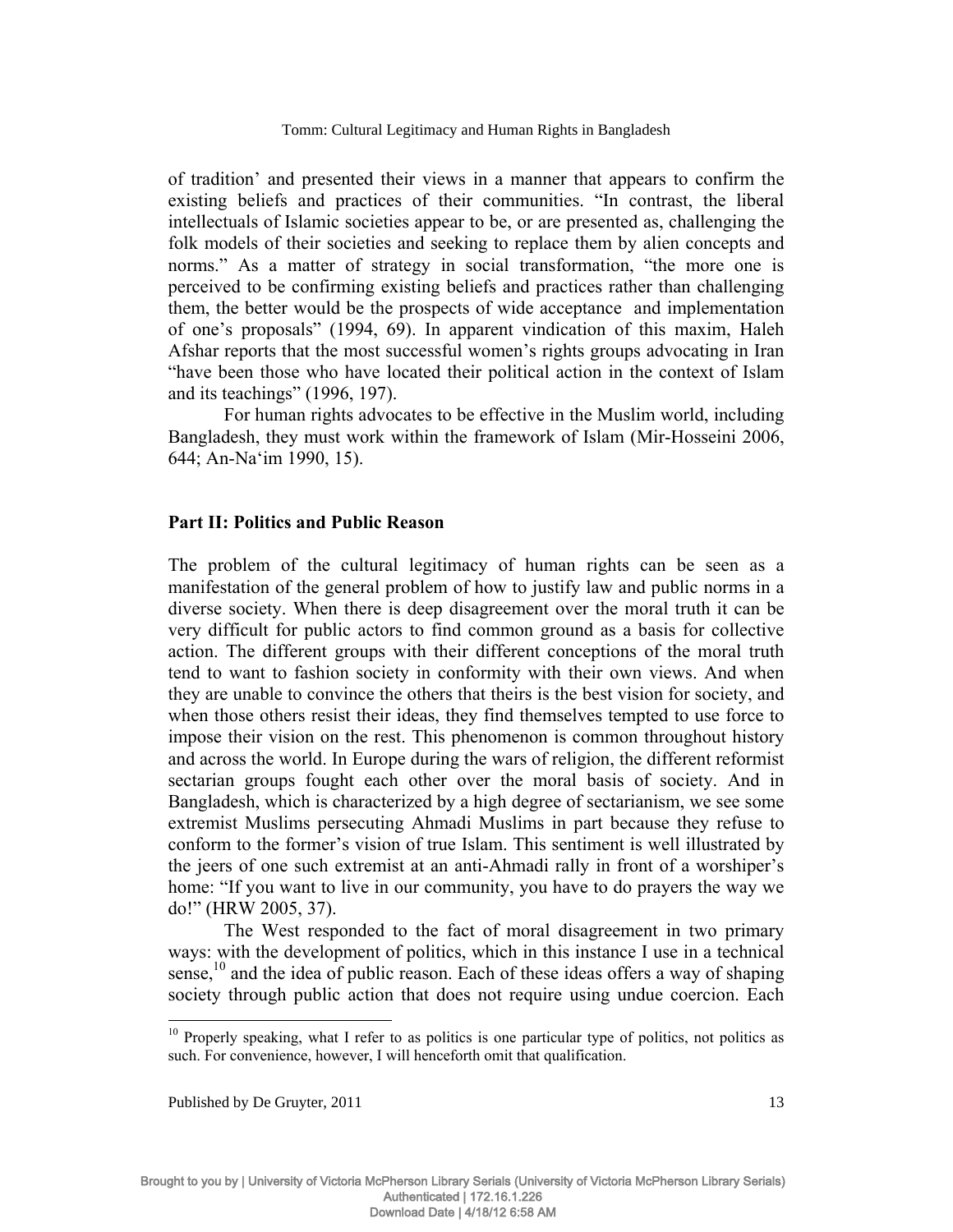idea offers a different method of dialogue as the way to achieve this goal. I will explore each in turn.

# *The Idea of Politics*

Politics is not a phenomenon unique to the West. It is clear that other cultures have developed the techniques of rhetoric and political rule. My discussion of politics will, however, focus on one account of the Western experience of politics to see, in the spirit of intercultural dialogue, if anything helpful comes from it for the human rights agenda in Bangladesh.

Politics, as I am using the word, is perhaps best summed up by Hannah Arendt, who traces the idea back to the time of the ancient Greeks. The meaning of politics, she writes, "is that men in their freedom can interact with one another without compulsion, force, and rule over one another, as equals among equals…managing all their affairs by speaking with and persuading one another" (Arendt 2005, 117). Crucial to this understanding is that politics is the contrary of coercion: where coercion compels action through the application of force or threats, politics is a way of compelling, or better encouraging, action on the part of others by securing their agreement through persuasion. In ancient Athens, a stark divide existed between the private and the public realms. In the private realm, the land owning male citizens ruled over their wives, children and slaves as the masters of their households. But in public, the male citizens found themselves among other citizens who were politically free and equal. According to Arendt, politics for the ancient Greeks was tied essentially to the persuasive form of speaking because the public realm, which was defined in contradistinction to the private realm (a 'realm of coercion'), was a space of *freedom* where men could interact as equals among equals. It is this political equality that made coercion of all kinds improper in public affairs. Because equality and freedom were seen as incompatible with coercion, public action had to be secured through persuasive speech and agreement.

The supposition that politics is essentially bound up with the persuasive form of speaking is nicely illustrated in Bernard Crick's book *In Defence of Politics*. Crick takes it as fundamental that a society under political rule is, just like the ancient Greek *polis*, an aggregate of many members, with a diversity of visions of the good life and the best society (Crick 2005, 3). Such diverse societies present a challenge to their leaders. "The method of rule of the tyrant," says Crick, "is quite simply to clobber, coerce, or overawe all or most of these other groups in the interest of their own" (4). They try to reduce all things to a single unity, such that all in society are organized around their own conception of how things should be. Bangladesh has laboured under many such tyrants in its past. On the other hand, "[t]he political method of rule is to listen to these other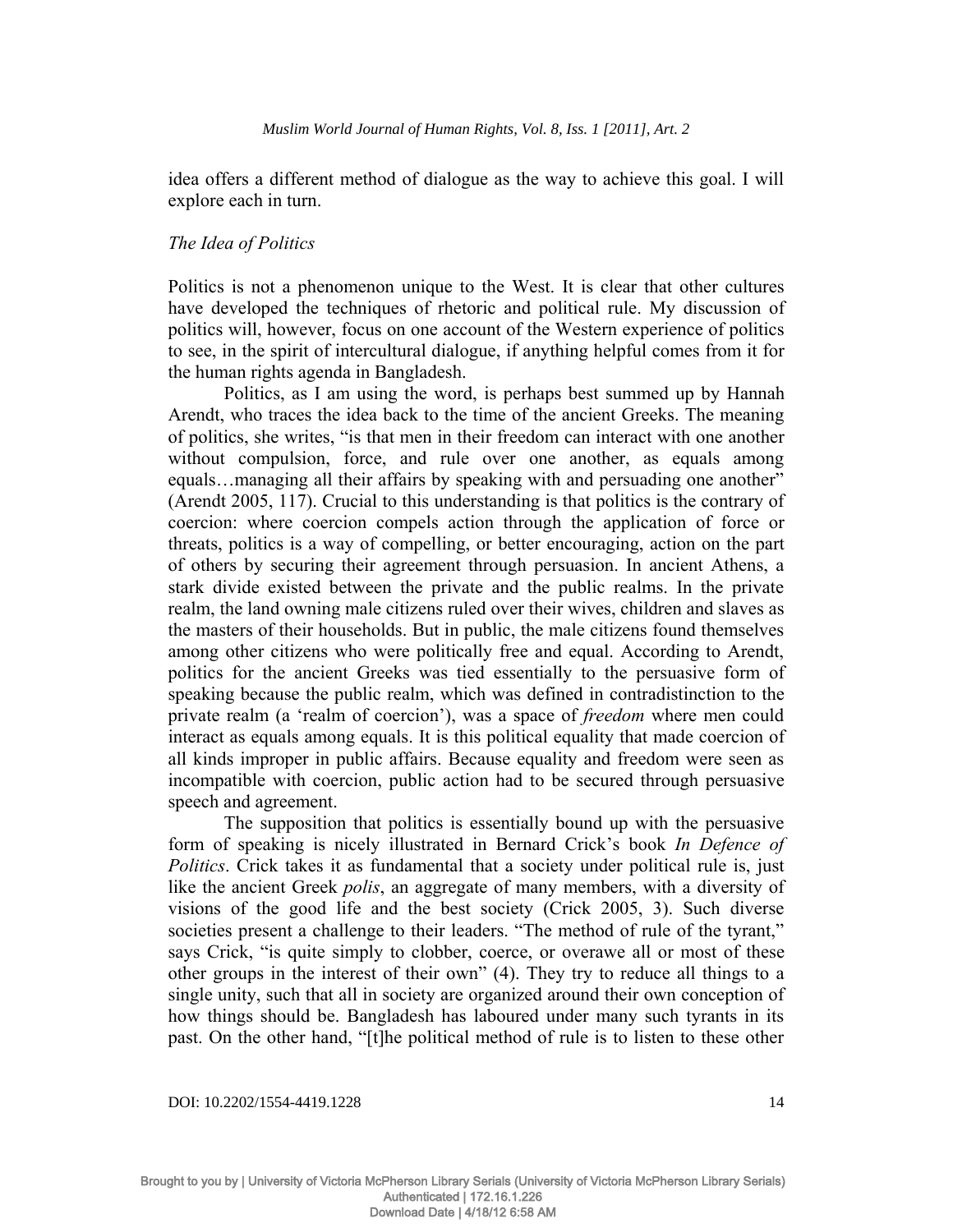groups so as to conciliate them as far as possible" (4). Politics arises from a recognition of the diversity of groups, interests and traditions within a society under common rule, and from the conviction that order in such a society cannot be maintained by violence and coercion without destroying that diversity. On the contrary, order can be achieved only by seeking conciliation and compromise through persuasive dialogue (7). Such political dialogue preserves the freedom of all citizens, since it grounds collective action in the compromise and consent that comes by means of the persuasive form of speaking. Thus, echoing Arendt, Cricks affirms that "[p]olitics are the public actions of free men" (4).

 The tool of politics is persuasion; the politician knows how to use speech, rather than force, as a means of influence and a technique of rule (Garsten 2006, 1). A brief look at the rhetorical arts will further flesh out the conception of politics that I am working with here. To persuade someone is to induce them to accept a conclusion. But, paradoxically, rhetoricians have long known that the most effective way to change someone's mind is to make it seem like your proposal rests on beliefs they already have and is thus something that they are, in a sense, already tacitly committed to (Garsten 2006, 152). We do this by linking our position to the other's existing opinions and emotions and making use of arguments, images and a vocabulary that are most likely to appeal to our particular audience (Garsten 2006, 2). In consequence, rhetoricians have always taught their students to treat different audiences differently, tailoring their speech to the different commitments, sentiments and beliefs of each one (Garsten 2006, 5). It would not do to address an atheist as if she were a Christian, or a fundamentalist Muslim as if he were a secularist. To take a simple example, one would not try to convince an atheist to accept a pro-life position for theological reasons. If a theist wants to convince a committed atheist to accept a pro-life position, then she should offer a secular account of her position. In general terms, someone who does not accept the values or premises that an argument presupposes will not be convinced of the conclusion. In this way persuasive argumentation is always relative to its audience (Manin 1987, 352-53).

 This exercise may seem like pandering, manipulation, or a disingenuous engagement with another's beliefs. Yet while cruder attempts at rhetoric are certainly prone to such vices, in the context of politics the persuasive way of speaking brings with it some important moral goods. Firstly, to persuade someone is not to brainwash or trick them into believing a conclusion; true persuasion preserves the other's independence, its goal being voluntary and lasting acceptance of new ideas (Garsten 2006, 7). It is premised on the other's active engagement and encourages them to reflect on the consequences of their beliefs in relation to the new ideas for which you advocate. Furthermore, the brief account of persuasion that I have offered here seems to envision a single orator convincing a passive audience. Yet in public, citizens are generally trying to persuade *each*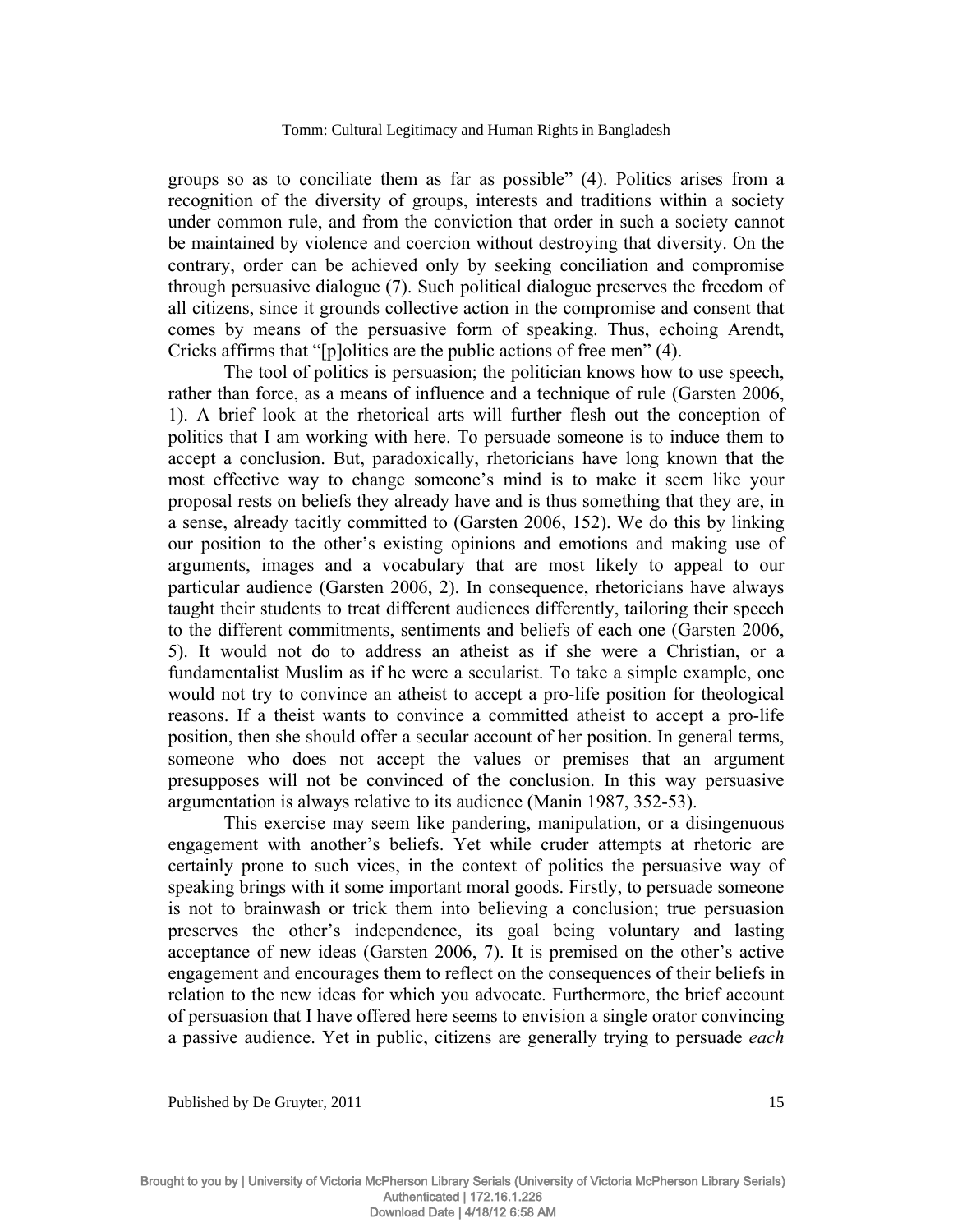*other*, with the result that all participants in the dialogue find their own views evolving in light of considerations brought out by their peers and adversaries alike. Conversations are a dynamic give and take, and this is true also of political wrangling. Most importantly, though, because persuasion involves some deference to the existing opinions of others, it displays a certain respect for their points of view and judgements (Garsten 2006, 3). It requires attentiveness to others as the foundation of effective political dialogue.

# *The Idea of Public Reason*

In contemporary Anglo-American political philosophy, public reason is generally conceived of as a particular way for citizens in religiously and ethically diverse societies to offer each other persuasive reasons in spite of their deep disagreements over the moral truth. Most accounts of public reason advocate for a public discourse that transcends controversial philosophical, ideological and religious doctrines and proceeds solely in terms of reasons that all reasonable citizens can accept. The theory is often associated with the secularization of public discourse, in the sense that public reasons are generally not grounded in controversial religious or ideological assumptions. There are various competing accounts of this idea; I will focus on the account offered by John Rawls in his influential book *Political Liberalism*. But first I will consider briefly the historical evolution of public reason, as one way that the West responded to the problem of diversity, following Jeffrey Stout's discussion in his *Democracy and Tradition*.

 Stout argues that in the decades following the Treaty of Westphalia in 1648, which marked the end of the European wars of religion, the role of the Christian Bible in political discourses changed dramatically. Following the protestant Reformation, Europe saw a proliferation of new Christian sects, each espousing its own version of the truth and its own vision for how a society should be ordered. In England during these times there were numerous groups competing for influence, as they debated moral and political questions in parliament and other public forums. All but the most radical fringe groups believed that the Bible was an infallible source of moral knowledge that could answer these questions; but they disagreed over what biblical passages meant and who had the authority to interpret them (Stout 2004, 93). As a consequence of this, appeals to the Bible were not able to resolve their ethical and political differences, as had been the case earlier in the century (Stout 2004, 95). A study by Christopher Hill reveals that early in the seventeenth century the Bible occupied a prominent place in English political debate, being cited by virtually all political parties. This situation, however, was reversed by the 1650s, by which time the Bible had essentially been "dethroned" from its position as a source of authority in public matters. It is not that political actors at that time came to doubt the Bible as a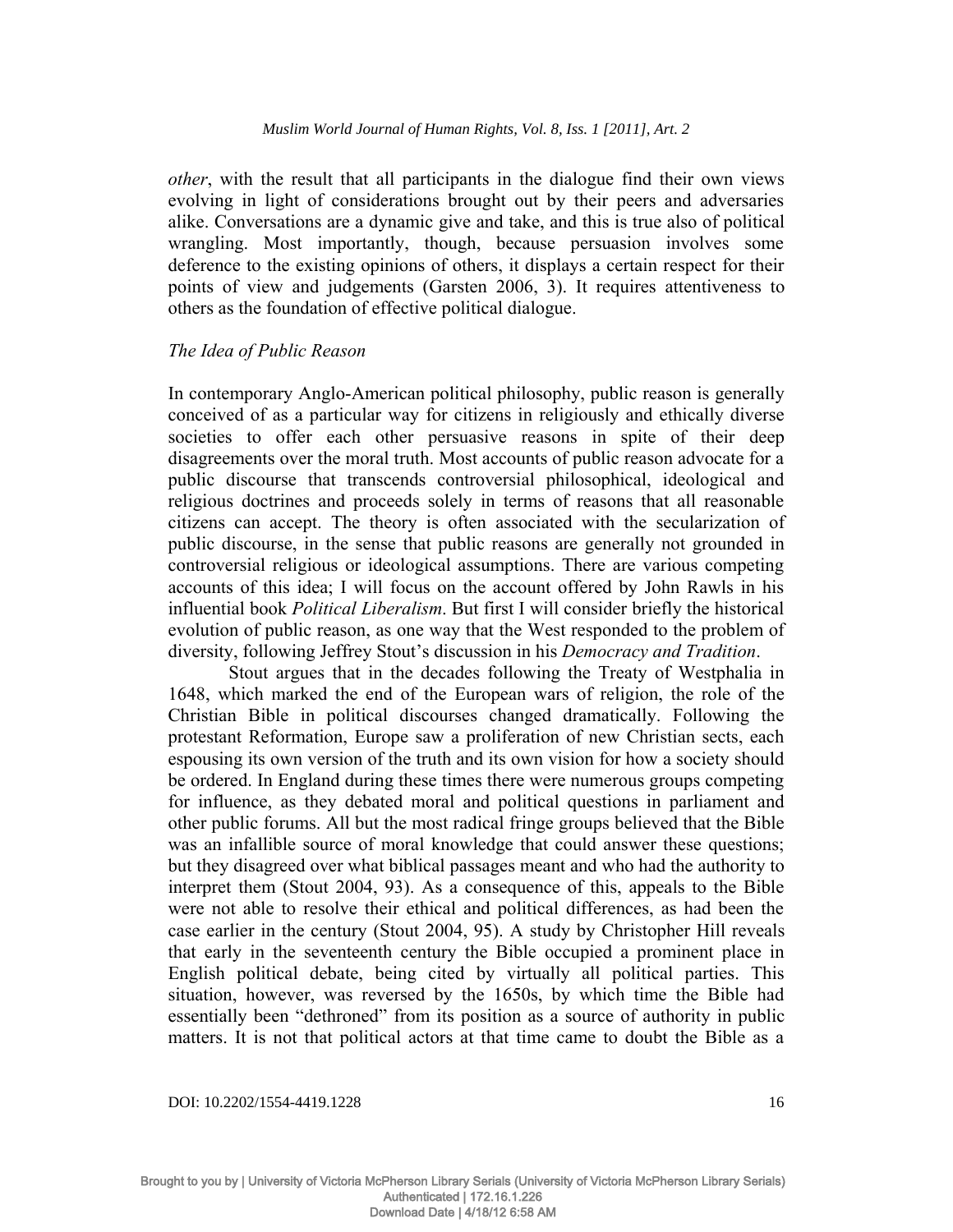source of moral knowledge. Rather, says Hill, "Twenty years of frenzied discussion had shown that text-swapping and text-distortion solved nothing: agreement was not to be reached even among the godly on what exactly the Bible said and meant" (1993, 421). As appeals to scripture declined, appeals to broader premises increased, which did not rely on securing agreement on the meaning of scripture. In this manner public discourse became increasingly secularized, not in the sense that the participants in the dialogue themselves adopted a non-religious worldview, but in the sense that public discourse was no longer framed by a theological perspective that could be taken for granted by all (Stout 2004, 93).

 Since early modern times the range of views extant in Western societies has only increased, and the common ground among citizens has correspondingly decreased. This has led to an increasingly secular public discourse, proceeding, ostensibly, in terms of 'common human reason.' Stout writes:

[I]n most contexts it will simply be imprudent, rhetorically speaking, to introduce explicitly theological premises into an argument intended to persuade a religiously diverse public audience. If one cannot expect such premises to be accepted or interpreted in a uniform way, it will not necessarily advance one's rhetorical purposes to assert them. ... When people want to exchange reasons with others who differ from them theologically, [a secularized discourse] is likely to increase dramatically in significance (98-99).

On Stout's account, "secularization concerns what can be taken for granted when exchanging reasons in a public setting" (2004, 97). The fact of diversity compels us to reason in public using premises that have the broadest possible appeal. And this marks the emergence of public reason—reason that is intended to be persuasive to people from various moral, religious and ideological traditions. $11$ 

John Rawls also finds the historical origin of public reason in the Reformation and subsequent wars of religion. With Europe divided by competing and apparently incompatible variants of Christianity, the question arose, "How is society even possible between those of different faiths?" After all, each group knew, "with the certainty of faith," the truth about salvation and "the basis of moral obligation in divine law." For many groups, there could be no compromise

Published by De Gruyter, 2011

<sup>&</sup>lt;sup>11</sup> While there is little doubt that the kind of secularization of public discourses that Stout documents has been fairly widespread in Western democracies, one should not overestimate the movement away from religion-based politics. The abolitionist movements in both Britain and America, the speeches of Abraham Lincoln and others on the question of emancipation, and, in the next century, the highly religious overtones of the civil rights movement headed by M. L. King Jr. all show that religion did not cease to have a strong presence in public debate.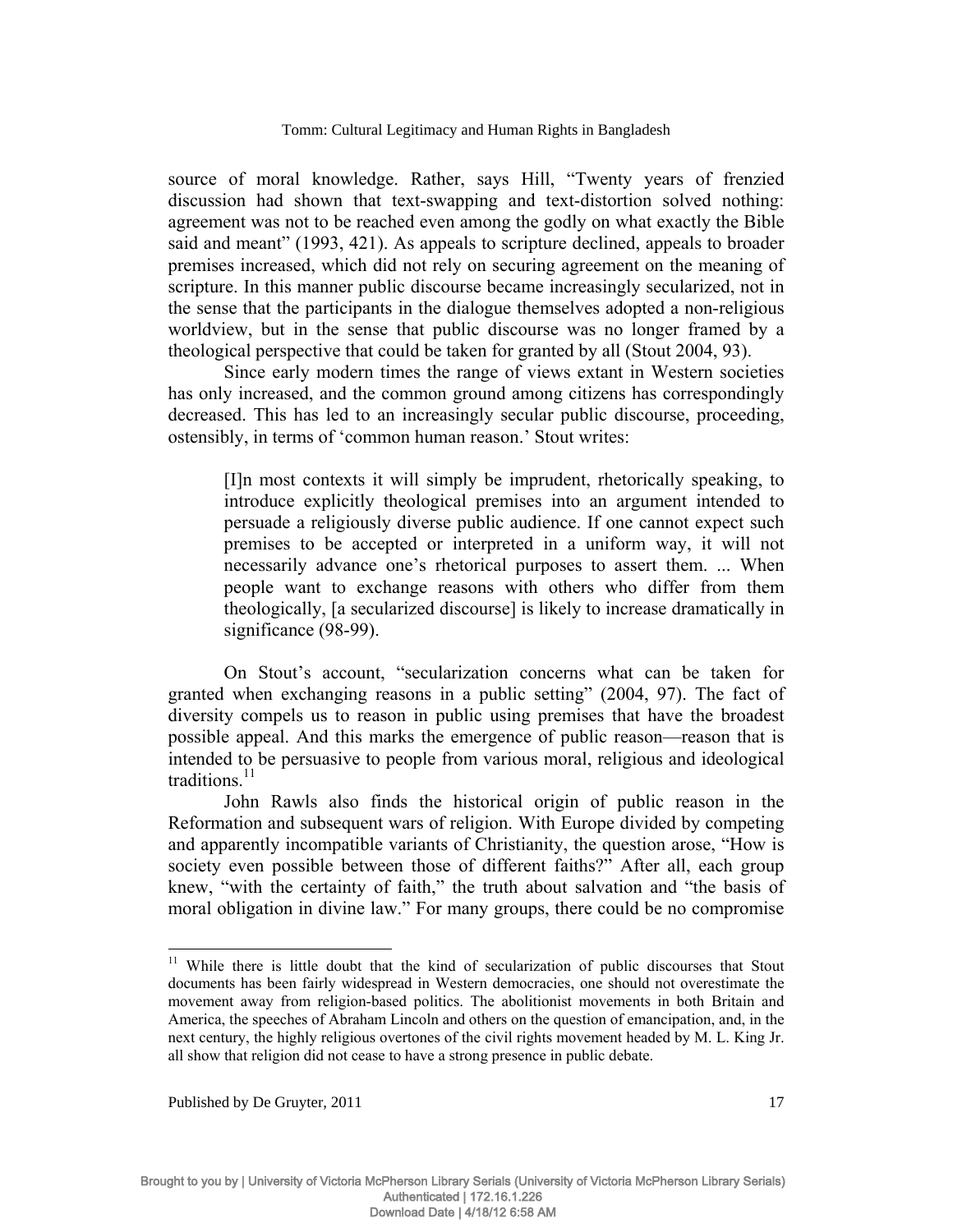with respect to truth, "for it meant the acquiescence in heresy about first things and the calamity of religious disunity" (Rawls 2005, xxiv). The civil wars that resulted could be "moderated only by circumstance and exhaustion, or by equal liberty of conscience and freedom of thought" (xxxix). The exhaustion of war eventually led to a *modus vivendi* centered on religious toleration. And the emerging conventions of equal liberty of conscience and freedom of thought, says Rawls, suggest the possibility of an overlapping consensus on constitutional essentials that all groups in society can embrace, as a foundation for social cooperation in spite of deep disagreement over the moral truth.

With this history setting the scene, Rawls articulates the fundamental question of *Political Liberalism*: "How is it possible that there may exist over time a stable and just society of free and equal citizens profoundly divided by reasonable though incompatible religious, philosophical, and moral doctrines" (xviii)? His answer to this question is that there must be a normative consensus on what he calls a 'political conception of justice,' which provides a public ground of justification on fundamental political (meaning primarily constitutional) matters in diverse societies. The theory he constructs is sweeping and complex; I will merely introduce some of its key elements to explain the idea of a political conception of justice, which is central to his vision of public discourse, and which I later argue could be strategically useful for human rights advocacy.

Rawls begins by noting the fact that modern constitutional regimes are characterized by the presence of a plurality of religious and philosophical views, which he refers to as 'comprehensive doctrines' because they offer a more or less complete account of the nature of reality and the good life. Each person in society has a worldview that is informed by at least one such doctrine. Further, they are all reasonable to accept or reject. Rawls writes: "Different conceptions of the world can reasonably be elaborated from the different standpoints and diversity arises in part from our distinct perspectives. It is unrealistic...to suppose that all our differences are rooted in ignorance or perversity" (58). On the contrary, reasonable disagreement and reasonable pluralism are the natural outcomes of the application of human reason under free institutions in conditions of epistemic uncertainty (xxiv). Furthermore, history has shown time and again that this diversity can be overcome, if at all, only through the oppressive use of state power (54).

As the fundamental question of *Political Liberalism*, stated above, indicates, a central concern of Rawls' theory is stability. Rawls recognises that stability in a diverse society requires the existence of a *normative*, and not merely a strategic, consensus on the constitution.<sup>12</sup> If citizens can agree on the constitution, which forms the rules of law-making, then they have a normative

 $\overline{a}$ 

<sup>&</sup>lt;sup>12</sup> For simplicity I will focus merely on constitutional consensus, though Rawls is concerned with both "constitutional essentials and matters of basic justice" (442).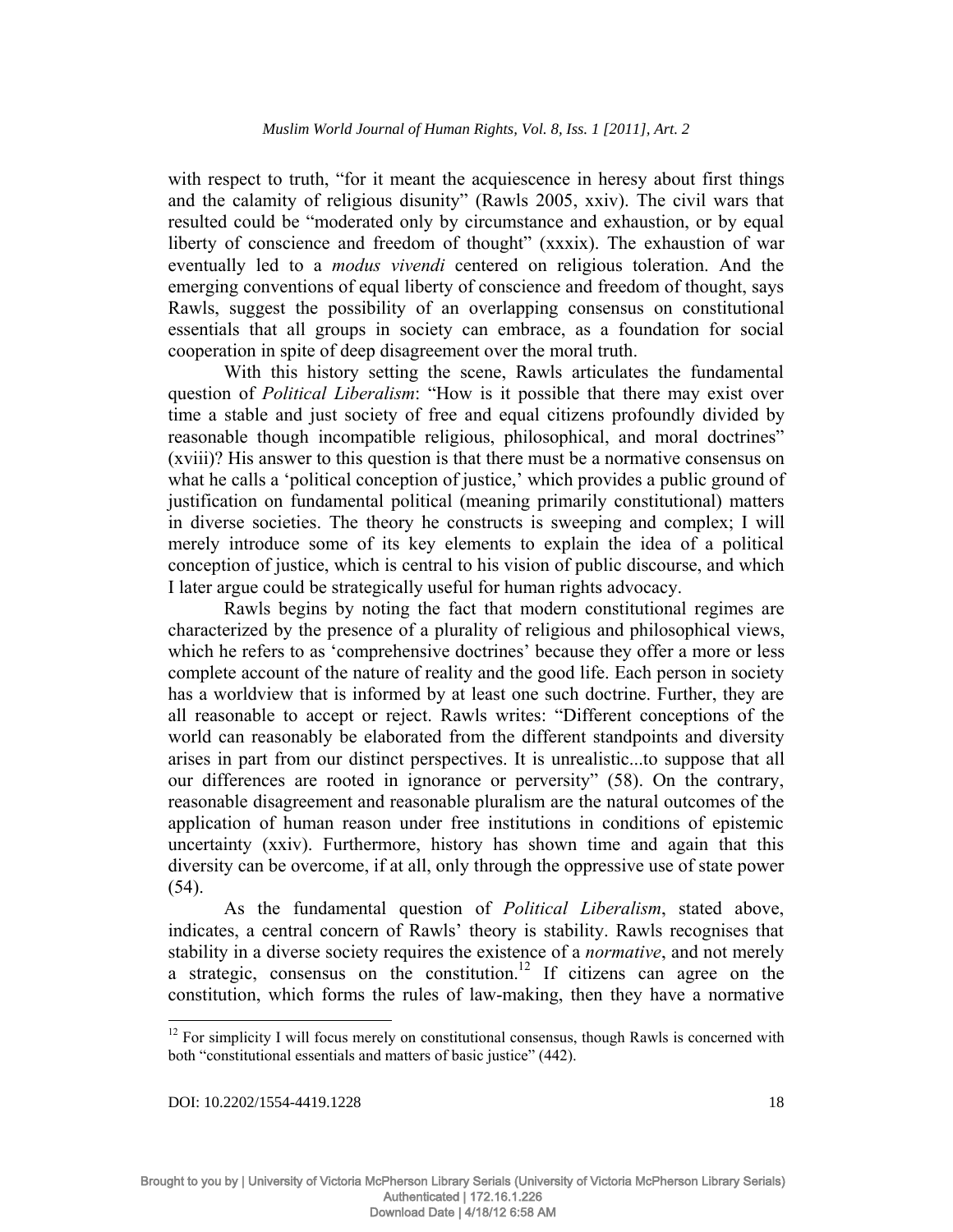reason to accept laws as legitimate when they are duly enacted in accordance with the constitution, even though they would have preferred different laws. However, if the consensus on the constitution were merely strategic, or a *modus vivendi* resulting from the balance of power between competing groups, it would not be stable. Once one group gained in power it would have neither a normative nor a prudential reason to uphold the constitution; and it would thus be tempted to break with the consensus and impose its own interests on the rest, leading to a new *modus vivendi* and a new consensus (xliii-xliv).

The question for Rawls is, how do you achieve such a normative consensus in a society characterized by a plurality of incompatible, yet reasonable, conceptions of the moral truth? The truth about justice cannot plausibly become the subject of an overlapping consensus, given the fact of reasonable pluralism. There are multiple reasonable but incompatible accounts of true justice supplied by the different comprehensive doctrines. Rather, for fundamental political matters Rawls suggests that we need "a *reasonable* [(as opposed to a *true*)] basis of public justification," which can only be supplied by a reasonable political, as opposed to comprehensive, conception of justice (xix, emphasis added). A political conception of justice is a theory of justice constructed specifically to fill the need for a public basis of justification.

In order to achieve its purpose, the political conception of justice must be one that the plurality of reasonable comprehensive doctrines in society can endorse (Rawls 2005, xviii).<sup>13</sup> Consequently it must not attack or criticize any reasonable doctrine, and it must abstain from making truth claims of its own. Judgements of the full moral truth are made from within the various comprehensive doctrines and are not the concern of a political conception of justice (xix-xx). Its subject matter is much narrower, having only to do with establishing a basis for stability and fair social cooperation in a diverse society. This marks the key difference between a political conception and a comprehensive conception of justice. Comprehensive conceptions of justice aim to be true. But instead of referring to a political conception as true, we refer to it as reasonable, if it is able to command an overlapping consensus among reasonable comprehensive doctrines.

In constructing a political conception of justice, Rawls says, we must not appeal to any comprehensive and controversial premises. For example, it would not do to ground it in a theological account of moral obligation, since such a justification would be incompatible with some comprehensive doctrines. Instead it must be a "freestanding" conception of justice, in the sense that it is independent

<sup>&</sup>lt;sup>13</sup> Rawls' overlapping consensus only needs to be a consensus among reasonable doctrines that accept the need for a political conception of justice and the fundamentals of a democratic regime. Unreasonable doctrines, on Rawls' theory, will reject the need for consensus at all and thus will reject any proposal that is not in line with their view of the moral truth.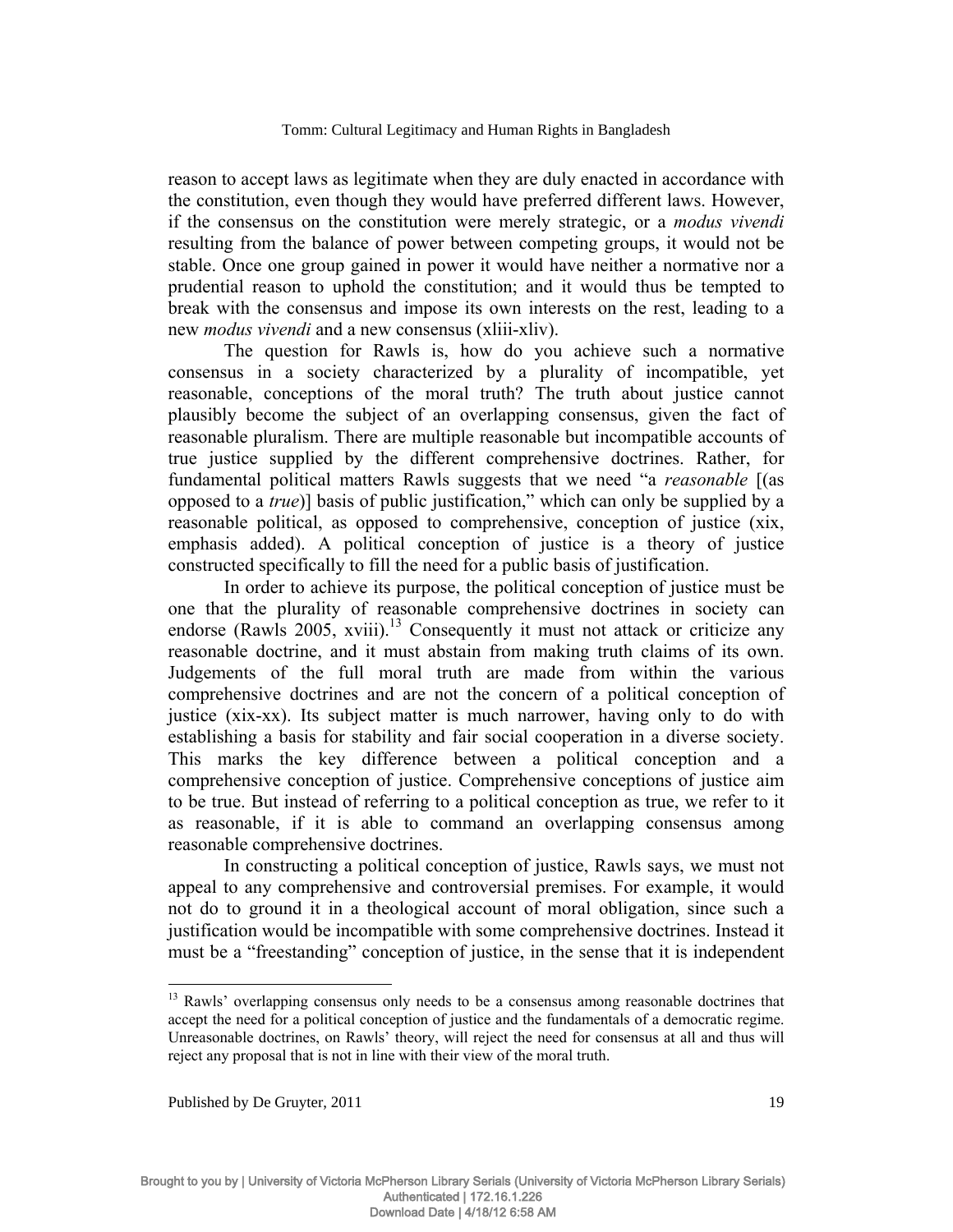of any particular comprehensive view, appealing only to values and principles that are implicit in the political culture of a democratic regime and that all reasonable people can be expected to accept (43). Thus, to ensure that it will be acceptable and persuasive to all it starts from premises that all reasonable people in a constitutional democracy endorse and from there it constructs a freestanding account of those basic ideas, such that, if its reasoning is correct, it will be consistent with all of the reasonable views in society.

In place of truth, the standard for evaluating a political conception of justice is reasonableness, which in this instance is defined by "the criterion of reciprocity":

[O]ur exercise of political power is fully proper only when it is exercised in accordance with a constitution the essentials of which all citizens as free and equal may reasonably be expected to endorse in the light principles and ideals acceptable to their common human reason. This is the liberal principle of legitimacy (Rawls 2005, 137).

The criterion of reciprocity functions as the ideal by which a political conception is to be judged. In practice, it may prove to be impossible, or at least extremely difficult, to satisfy. But the closer a conception of justice comes to meeting the standard, the more effective it will be in providing a public basis for social cooperation in a stable and politically legitimate society, in spite of religious, philosophical and ideological diversity.

It is only in this way, and by accepting that politics in a democratic society can never be guided by what we see as the whole truth, that we can realize the ideal expressed by the principle of legitimacy: to live politically with others in the light of reasons all might reasonably be expected to endorse (Rawls 2005, 243).

I will offer a simple example to illustrate the role of a political conception of justice in Rawls' theory and how it is related to the comprehensive doctrines in a society. See Figure 1 on the next page for a visual representation.

Imagine a society with a number of incompatible comprehensive doctrines ("CD" in Figure 1). Various religious and secular/nonreligious doctrines are present, including Christian, Muslim and atheist comprehensive doctrines. Each provides a different account of reality and the supreme good. And each has a different idea of how society should be ordered based on their different accounts of the moral truth. For this society to be a stable constitutional regime there must be some normative consensus over the basic terms of social cooperation and the constitution, in spite of their disagreement over truth. This ground of public

DOI: 10.2202/1554-4419.1228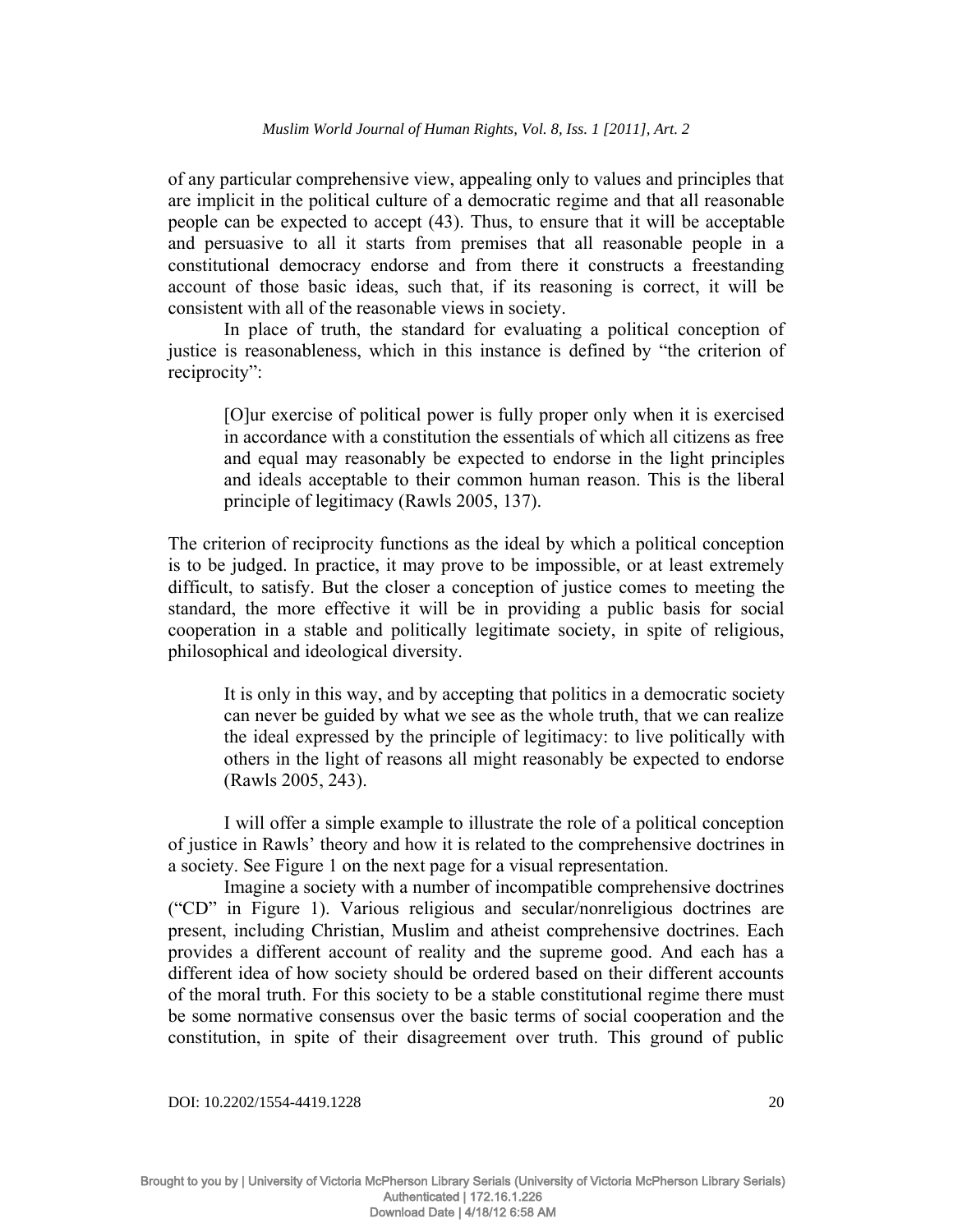justification is provided by a political conception of justice ("PCL" in Figure 1).

After long years of dialogue, the citizens of this hypothetical society have managed to construct a political conception of justice that commands an overlapping consensus of the various comprehensive doctrines. The political conception begins with the premise that the terms of social cooperation should be fair. This minimal requirement has, after many years of debate, proven to be a tenet that all reasonable citizens can endorse. Next the political conception specifies a basic scheme of rights and liberties, such as are familiar to most modern democratic regimes: freedom of conscience, freedom of religion, freedom of the press, freedom of movement, etc. Last, the political conception of justice elaborates on the idea of fairness in a manner that avoids wading into controversial philosophical terrain, to specify a duty on the part of the state to provide for certain of the basic needs of its citizens through social services.<sup>14</sup> Because the political conception is the subject of an overlapping consensus among the comprehensive doctrines, it is able to provide a public basis of justification for fundamental political matters without challenging any of the reasonable comprehensive views. It satisfies the criterion of reciprocity and is thus reasonable, without making any claim to represent the truth about justice.

Published by De Gruyter, 2011

<sup>&</sup>lt;sup>14</sup> Readers familiar with Rawls will recognize this as a very rudimentary approximation of his theory of justice as fairness, which is the political conception of justice that he thinks is most adequate to the American context. See Rawls 2005.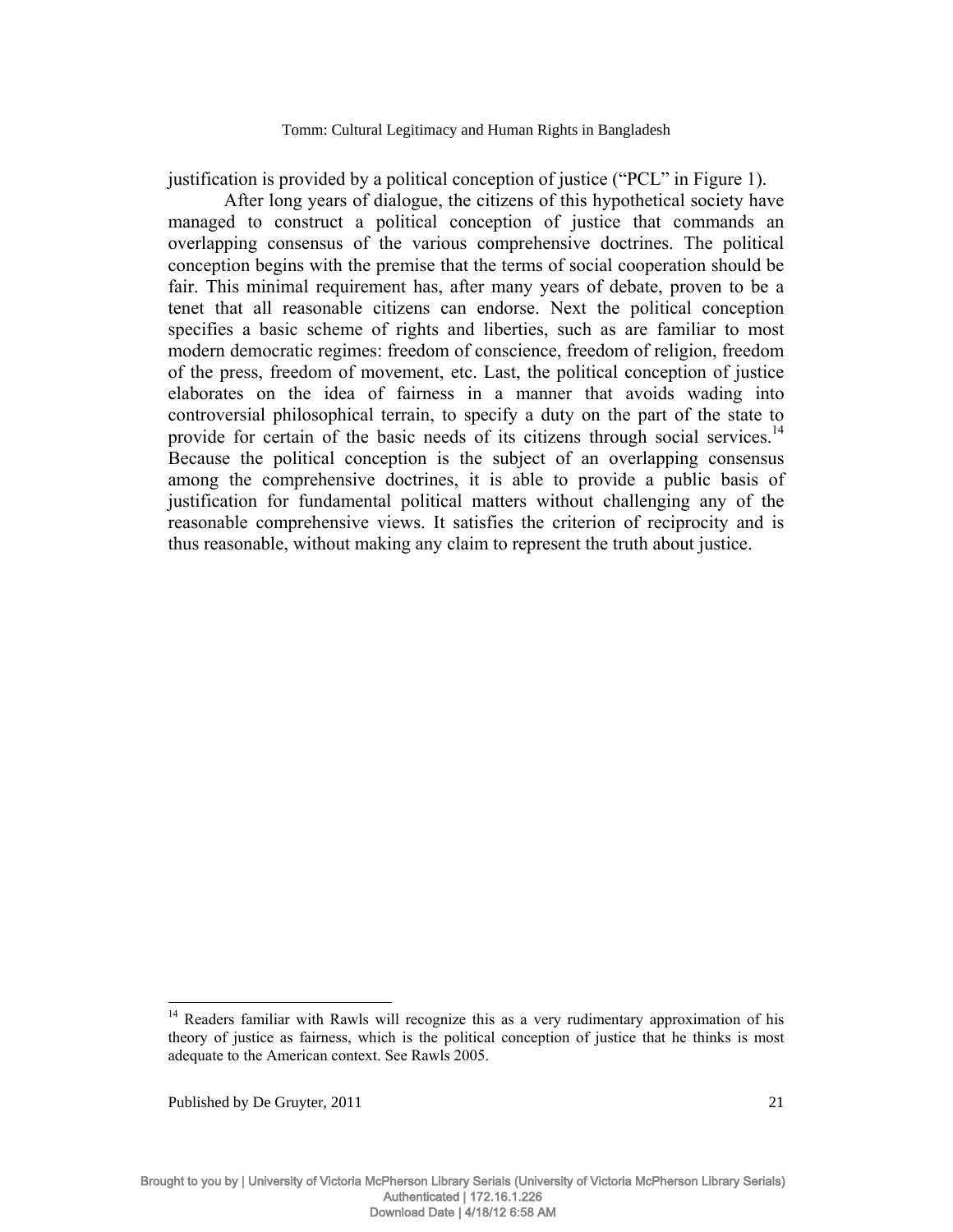



*Incompatible Worldviews* 

Each comprehensive doctrine will have its own way of situating the political conception of justice within its unique view of the world. They all agree that the basic structures of society and the constitution should be fair. But they may not all accept that premise for the same reasons. For example, members of a theistic group might uphold the political conception because they believe that God created all people equal and so all are equally deserving of respect and fair treatment. This would be a non-public justification because it is incompatible with other reasonable views and so could not form a part of the political conception itself. Yet it is important in that it anchors the political conception in the comprehensive tradition of that particular group and may offer further motivation for them to accept it. In this way, each comprehensive doctrine accepts the political conception of justice because it accepts the public value of fairness; and

DOI: 10.2202/1554-4419.1228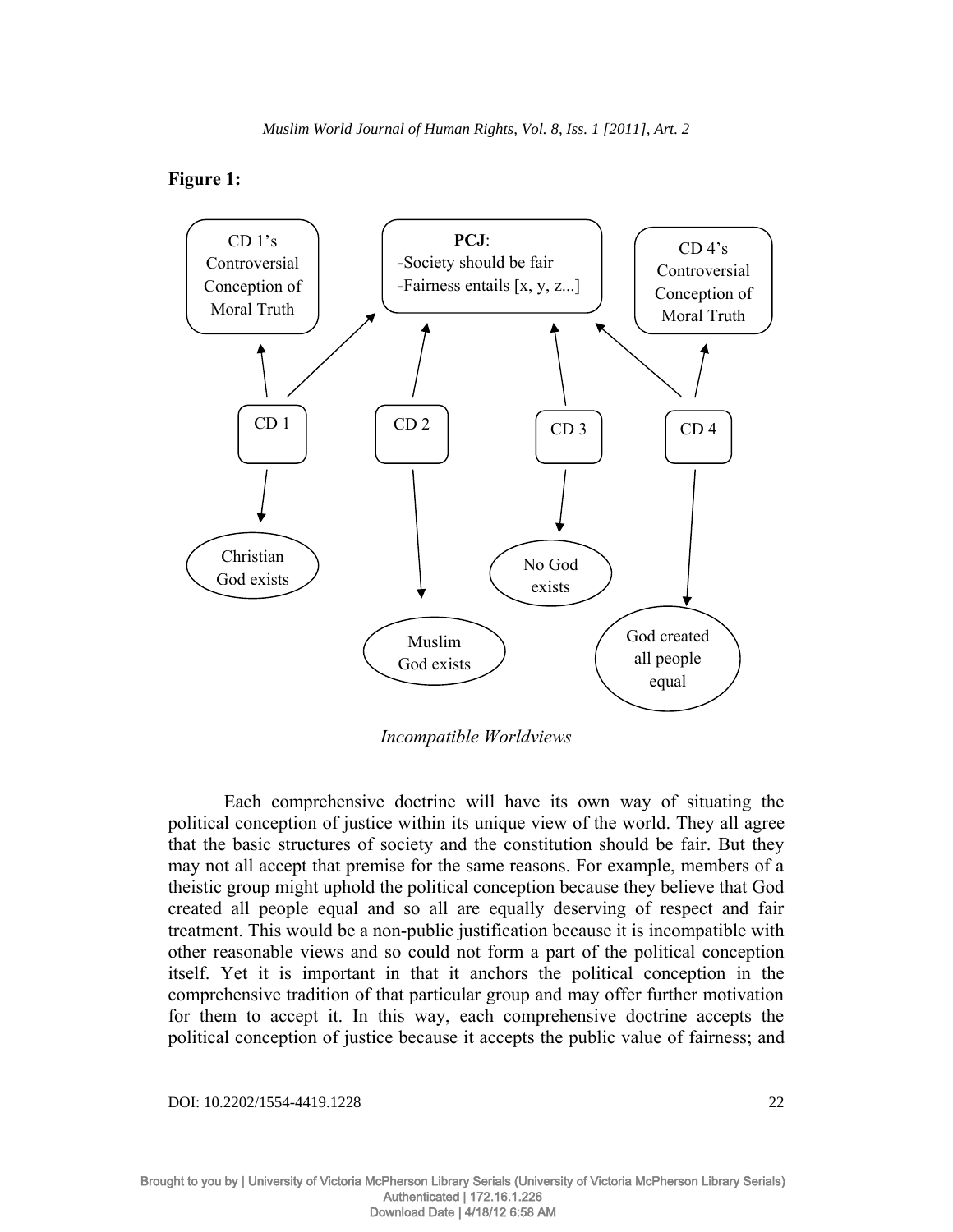also the adherents to the different doctrines might find further motivation to honour the overlapping consensus on the basis of reasons that are unique to their respective traditions.

My aim here is not to argue that Rawls' theory of public reason is without flaw, or that the reader should accept Rawls' conclusions. I am not interested in getting mired in arcane controversies over the best account of public reason. Instead, the aim of this essay is more pragmatic—to suggest effective strategies for human rights advocacy. Consequently for our purposes, the point of this discussion of public reason is primarily to understand the concept of a political conception of justice as a neutral (or freestanding) conception of justice that is not rooted in a comprehensive view of the world and that is thus supposed to be reasonable, with no special pretension to being true. It is a conception of justice constructed for the political purpose of speaking persuasively to diverse groups and securing a consensus on the basic constitutional and quasi-constitutional structures of society. In the last section of this essay I will explain why I think this idea may be useful for human rights advocates.

# *The Unity of Politics and Public Reason*

This completes my discussion of the Western experience of politics and the idea of public reason, as two important responses to the fact of philosophical, moral and religious diversity. They each offer a way of shaping society through public action, without recourse to force. The two ideas have in common that they recommend a public discourse that does not get hung up on controversies over the moral truth. This does not mean that truth is unimportant; and it does not require citizens to be sceptical about truth. Rather, these two methods of dialogue simply encourage citizens to also take the opinions of others into account in their public deliberations. They recommend that the reasons that citizens offer one another be conditioned, or inflected, by the opinions of others in addition to being concerned with honouring the truth as they see it. In short, politics and public reason both recommend reasons oriented to persuasion, to respect the freedom and equality of all citizens and make possible social cooperation on the basis of consent rather than coercion.

 They differ, however, in how they pursue this goal. The political, or rhetorical, method homes in on the particularity of others and tries to use their pre-existing commitments, sentiments and tastes to induce them to accept a proposal. It offers an ethos of dialogue and techniques for effective engagement. Conversely, public reason abstracts from the particularities of the various competing perspectives in society and addresses citizens with arguments that are meant to be persuasive to all reasonable people. It offers a framework for constructing a conception of justice that will have broad appeal in spite of deep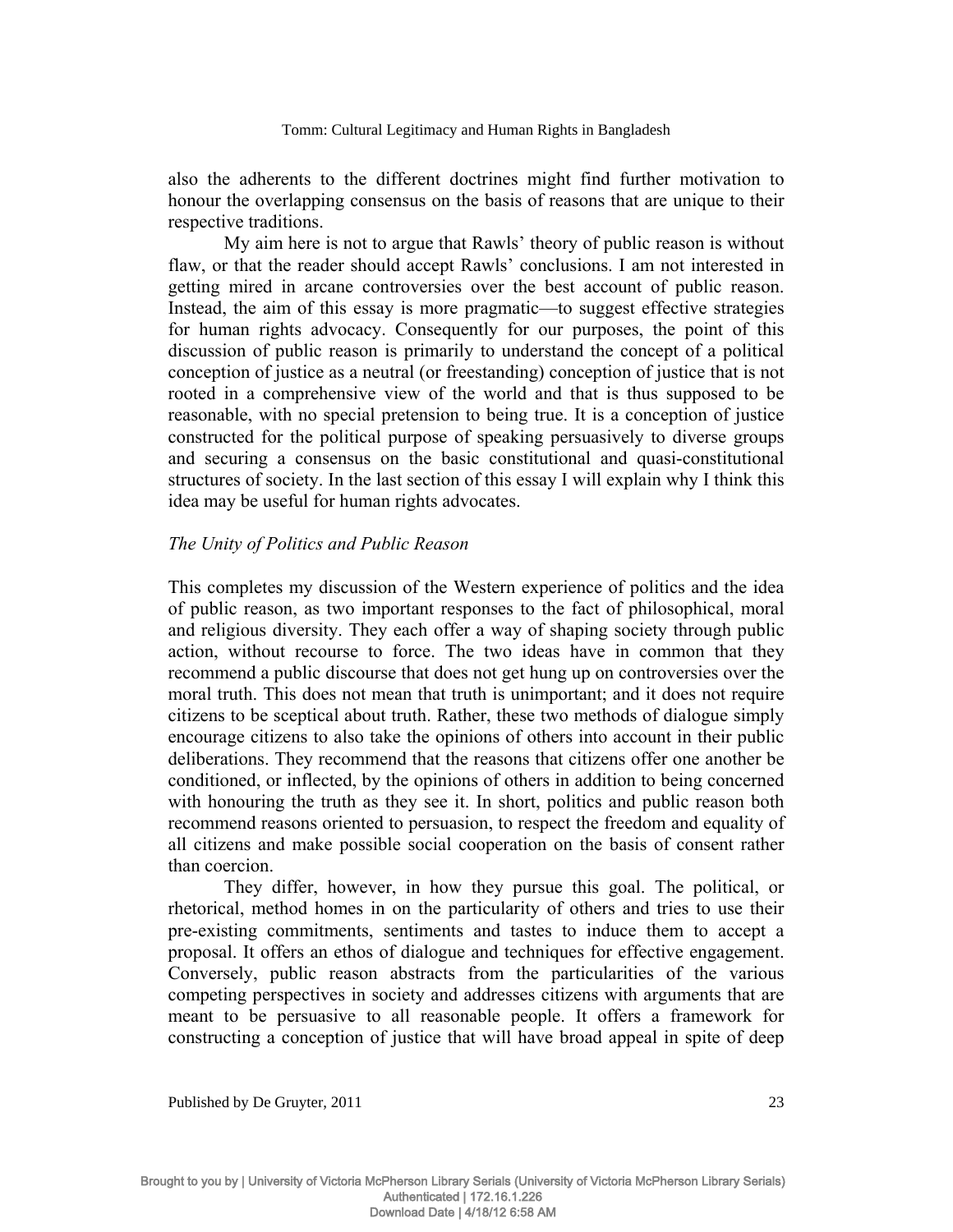disagreement over the moral truth, as well as standards for evaluating public reasons.

# **Part III: Strategies for Effective Advocacy**

In this final section I will look at the human rights project in Bangladesh through the lenses of public reason and politics to suggest some strategies for effective human rights advocacy. One must be careful when attempting to apply insights from one cultural context to another. I do not contend that the ideas from Part II have direct application in Bangladesh, but merely that they may prove helpful in some respects. The following proposals should be viewed as tentative and offered in the spirit of intercultural dialogue. I will group my suggestions under the two rubrics of public reason and the politics of persuasion. Some of them arise directly out of the analysis in Part II and some are only indirectly related. Many will be old hat for experienced human rights advocates, but I think worth exploring in this context nevertheless.

#### *Advancing Human Rights through a Variegated Discourse*

A fundamental premise of this essay is that human rights norms will not be strong in Bangladesh until they enjoy greater cultural legitimacy. I defined cultural legitimacy as the degree to which the justifications and ideas that constitute human rights norms are either rooted in or consonant with local normative frameworks, such as religious, legal and moral systems of thought. This suggests two goals that human rights advocates should pursue; namely, (*i*) *rooting* human rights norms directly in the various normative frameworks found in Bangladesh, and (*ii*) making those norms *consonant* with the various frameworks. These goals correspond nicely to the two methods of dialogue discussed above.

Regarding (*i*) political rhetoricians show us that the most effective way to change someone's mind is to link your proposal to beliefs, commitments and sentiments that they already hold. Their methods speak to the goal of rooting human rights norms in local normative frameworks. They would recommend that advocates tailor their attempts at persuasion to the various different groups that make up their local constituencies—as Garsten says, treating different audiences differently. In Bangladesh that means especially linking human rights to Islamic frameworks. Nevertheless it is important to engage the other comprehensive doctrines in society, as well.

It would be a mistake, however, to focus exclusively on such particularized efforts. The effectiveness of the method of persuasion is limited by the sheer number of comprehensive doctrines present in nearly all modern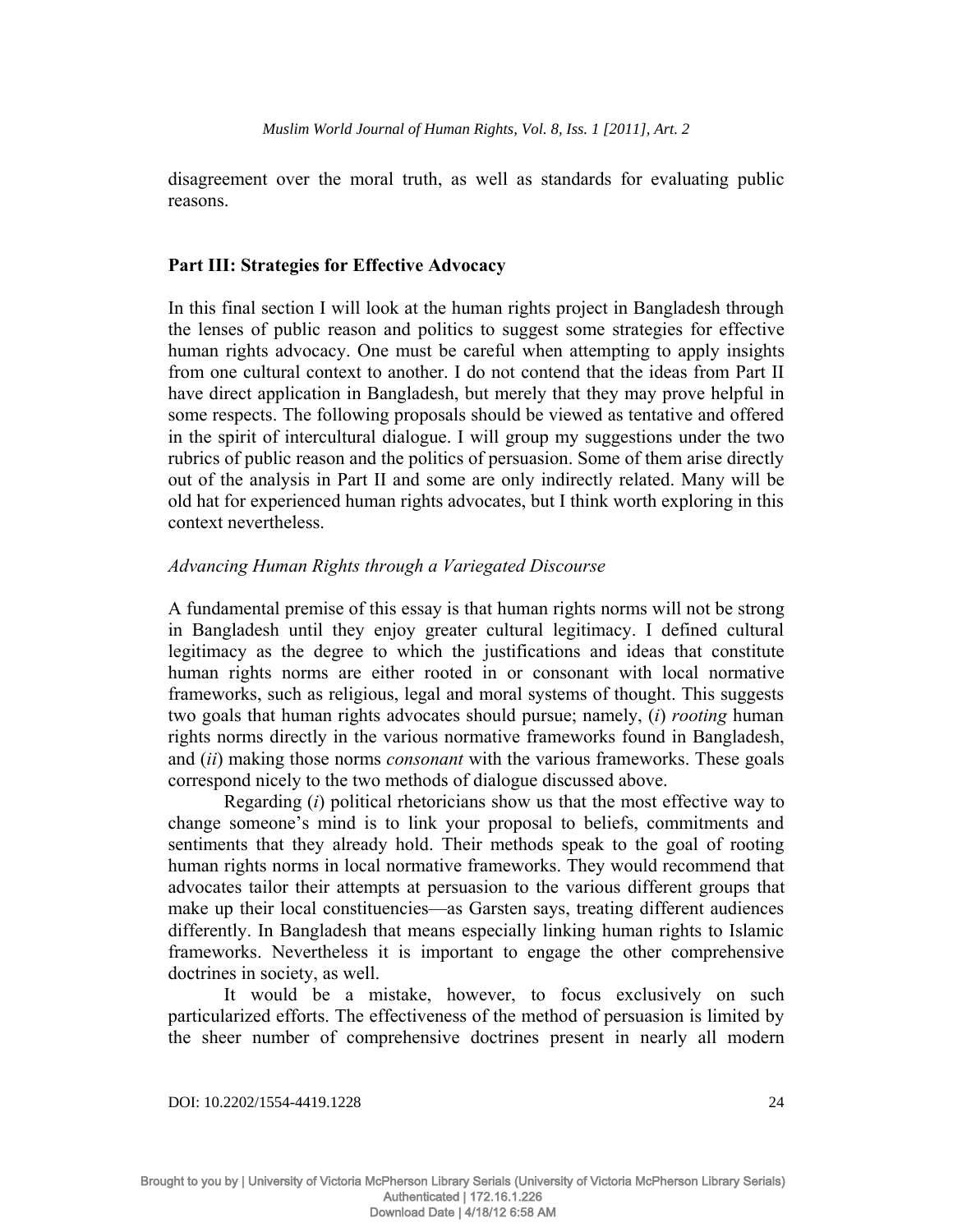societies. We should not forget that Bangladesh is a multicultural country, with Muslims, Hindus, Buddhists, Christians, animists, agnostics and atheists, all of various stripes, found within its borders. It is simply not feasible to address each group separately. Furthermore, exclusively pursuing such a diversified strategy risks creating a human rights discourse that is too fragmented to be effective. Thus there is also need for a common, or 'public,' discourse of human rights that can unite the various groups around (roughly) the same moral vocabulary. This could be supplied by a 'public conception of human rights,' analogous to Rawls' idea of a political conception of justice. Such a thing would, in accordance with (*ii*), provide a conception of human rights that is consonant with the various normative frameworks extant in Bangladesh; and it would have the advantage over the method of rhetorical persuasion of being able to address many diverse groups at once.

Employing these two methods together would produce a highly variegated, and I think effective, discourse on human rights.

(*i*) Advocacy and the Politics of Persuasion: Human rights advocates should foster the cultural legitimacy of human rights norms by building them into local normative frameworks. Many human rights NGOs specialize in exposing human rights violations and publicizing them in order to pressure their governments into compliance. Other groups advance their cause by pursuing litigation against their governments, in the hope that the courts will hold the government to its obligations. These are important strategies and should continue. Yet these kinds of efforts do not appear to address the issue of cultural legitimacy head on. At least some human rights NGOs should concentrate their efforts on that problem.

Human rights advocates who choose to address the issue of cultural legitimacy should research, develop and propagate Islamic justifications for human rights. Contemporary *Shari'a* is not a unified or immutable set of rules. There is a great diversity of interpretations, and with the resurgence in the last two centuries of *ijtihad*, the practice of reinterpreting *Shari'a* in light of new circumstances, there is plenty of opportunity for Muslim human rights advocates to work out and disseminate interpretations of divine *Shari'a* that they believe better articulate God's will, and which, I presume, are able to support a conception of human rights.

 Exactly what a reformed interpretation of *Shari'a* might look like is not something that I can address in this essay. According to An-Na'im "the proponents of change must...have a credible claim to being *insiders* to the culture in question," or else the reforms run the risk of being rejected as secularist and alien (1994, 67, emphasis in original; see also An-Na'im 1987, 501). He does, however, suggest a reform methodology that recognizes *fiqh* as historically conditioned and open to further evolution, where the realization of divine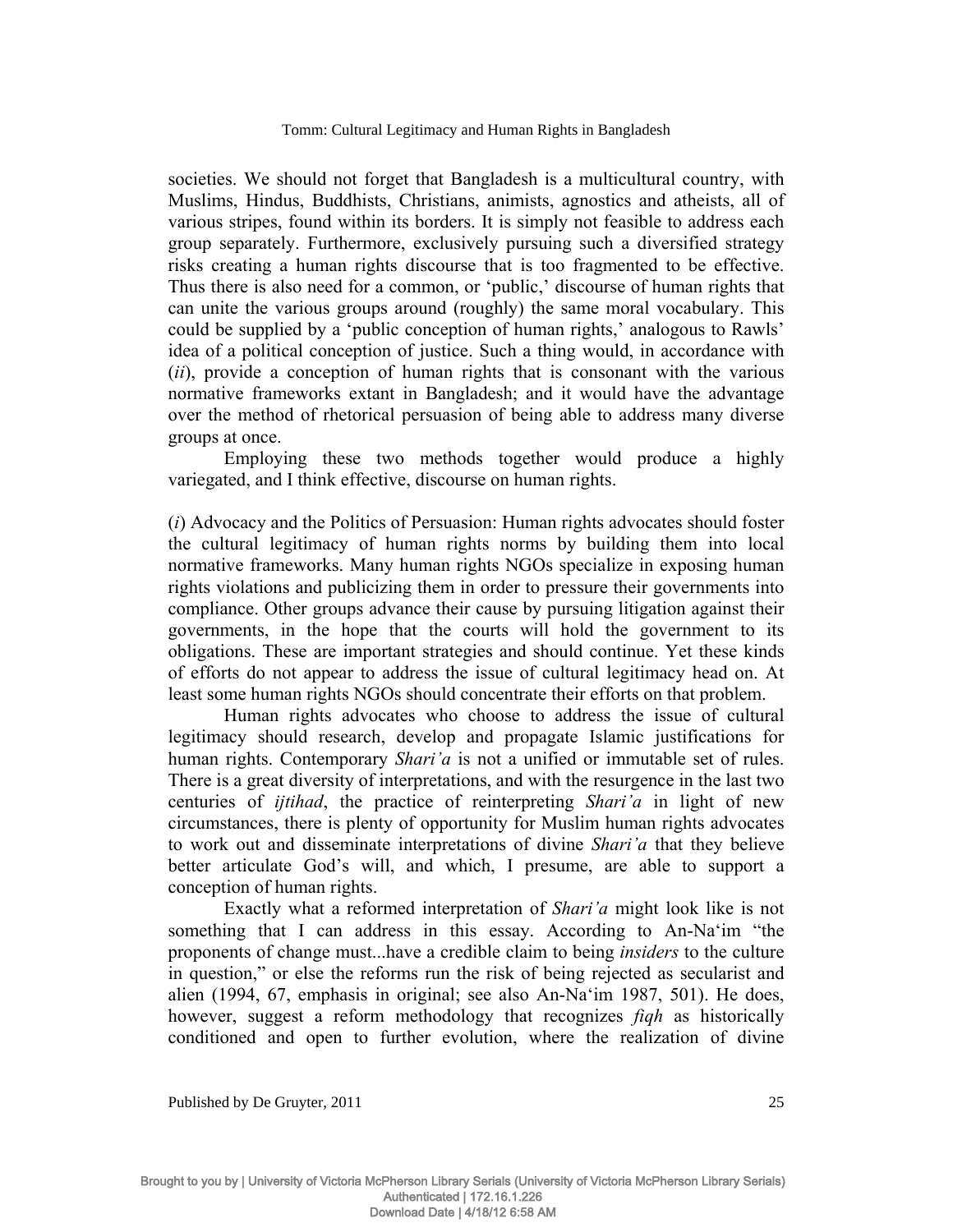*Sharia'a* is the abiding and ever elusive goal (1990, 46; see also Mir-Hosseini, 2006, for a similar proposal).

This is a project for committed Muslims to pursue; especially, but not exclusively, reformist Islamic jurists and Muslim academics. Human rights advocates who do not fall into these categories still have an important role to play in encouraging and making effective use of human rights honouring interpretations of Islam. Such conceptions of Islam will not take root if they are not disseminated and discussed in Muslim countries (An-Na'im 1990, 49).

Nevertheless, I think it is safe to say that human rights advocates do not need to wait for the discovery of the best possible theological account of a reformed Islam to engage in effective advocacy. Effective advocacy is primarily a political, rather than merely an academic, endeavour. Sophisticated theologies may not have as great an influence over lay people's behaviours as one might think. In practice, the norms that structure people's lives have various sources, including but not limited to customary and religious sources. "At [the] grassroots level, people often do not know or mind the precise normative foundation of their behaviour, as long as it is part of 'our tradition'" (Otto 2010, 613). The key thing for advocates operating at a local level is to be responsive to the people in their immediate vicinity, allowing the opinions of their constituents to condition their efforts at persuasion.

In giving effect to a variegated human rights discourse, advocates should make use of a variety of public forums. For example, one promising venue for advancing a conception of human rights grounded in Islamic values is the *shalish*. *Shalish* courts form the centrepiece of Bangladesh's non-state justice system (discussed in Part I (*i*)). They are the most accessible dispute resolution processes for Bangladesh's most vulnerable citizens. In fact, pioneering work is currently being done with NGO-facilitated *shalish* courts to address gender and class discrimination in the *shalish* system (Golub 2003).<sup>15</sup> Furthermore, there is no reason in principle why human rights advocates could not also establish dialogue with local community leaders, to bring an Islamic conception of human rights to bear in traditional *shalish* and village courts.

Campaigns of direct engagement with religious leaders have in the past proven effective in surmounting religious opposition to efforts at progressive change. Amin and Hossain conclude that Bangladesh's family planning program successfully "addressed religious opposition through education programs for religious leaders." This included "concerted efforts to motivate religious leaders to make public pronouncements endorsing the use of family planning...based on

DOI: 10.2202/1554-4419.1228

 $\overline{a}$ 

<sup>&</sup>lt;sup>15</sup> Stephen Golub's excellent study of Bangladesh's non-state justice system documents some of the ways that the *shalish* system is being used to effect progressive change. However, Golub doesn't indicate the extent to which Islamic frameworks are used alongside secular ones in this effort.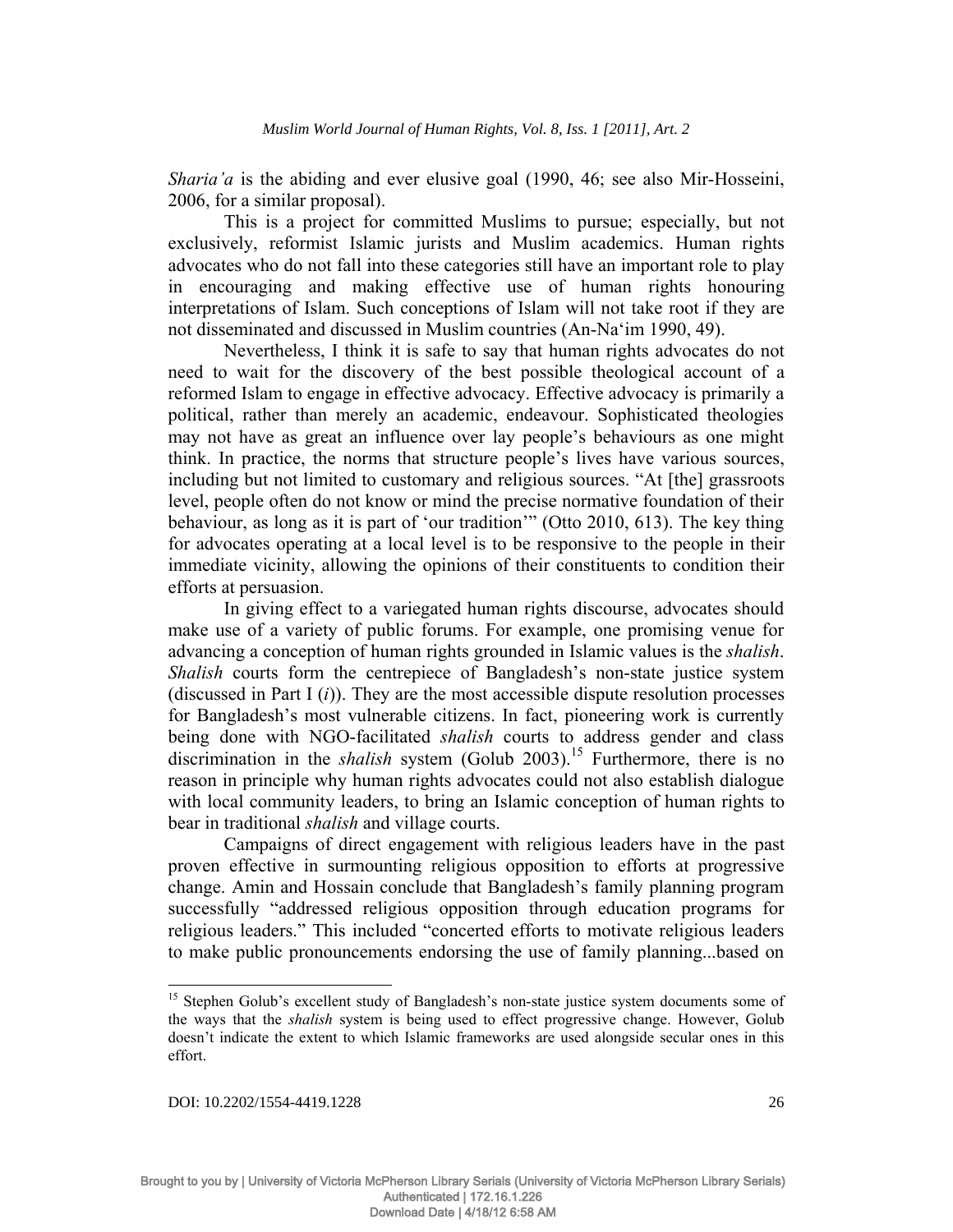liberal interpretations of the Quran" (1332). Human rights advocates should explore similar possibilities for partnering with Mosques and Madrassas to work out and disseminate Islamic justifications of human rights. In a related vein, Shehabuddin records that the influence of human rights violating *fatwas* issued by extremist *mullahs* can be successfully counteracted by seeking alternative *fatwas* from more moderate *mullahs* (1999, 1016). *Fatwas* are not binding, and an individual is always free to seek a second opinion.

 These examples of successful engagement with religious elements provide a good template for further efforts at political advocacy. Other such opportunities to harness the power of Islam for the human rights cause should be explored. In short, "because Muslim countries are more likely to honour those human rights standards which have Islamic legitimacy, human rights advocates should struggle to have their interpretations of the scriptural imperatives of Islam accepted as valid and appropriate for application today" (An-Na'im 1990, 51). And similar strategies should be employed to engage with the other groups in society, especially the Hindu community.

 So far my analysis has focused on using local belief sets, customs, commitments and biases to persuade members of a community to accept human rights norms, in essence by hooking those norms into existing normative frameworks. If the analysis were left off here one might object that this method amounts to little more than techniques to inculcate human rights norms in a community.<sup>16</sup> Yet true persuasion aims at lasting acceptance on the part of one's interlocutor of new ideas and is predicated on the other's active engagement. It takes the other's opinions seriously, not simply as material to make use of but as a source of inspiration in developing one's arguments and conclusions. The difference between inculcation and genuine non-coercive political engagement is that the later requires a deeper, more serious engagement with the other's perspective; so serious, in fact, that one's arguments and conclusions are as much conditioned by the other's opinions as they are responsive to one's own cherished views on the moral truth. Furthermore, as I have argued above, conversations are a dynamic give and take in which interlocutors try to persuade *each other*; and when things are going well all participants will find their own views evolving in light of new considerations.

 For the present purpose, this means that human rights advocates should not treat human rights norms, or better, their own understandings of the implications of those international standards, as final or conclusive (An-Na'im 1994, 64). Of course it is to be expected that advocates will approach their work with a preconceived idea of what the framework of international human rights law means. Yet they should remain open to changing their views and ready to

Published by De Gruyter, 2011

<sup>&</sup>lt;sup>16</sup> I am grateful to an anonymous reviewer at the Muslim World Journal of Human Rights for bringing this concern to my attention.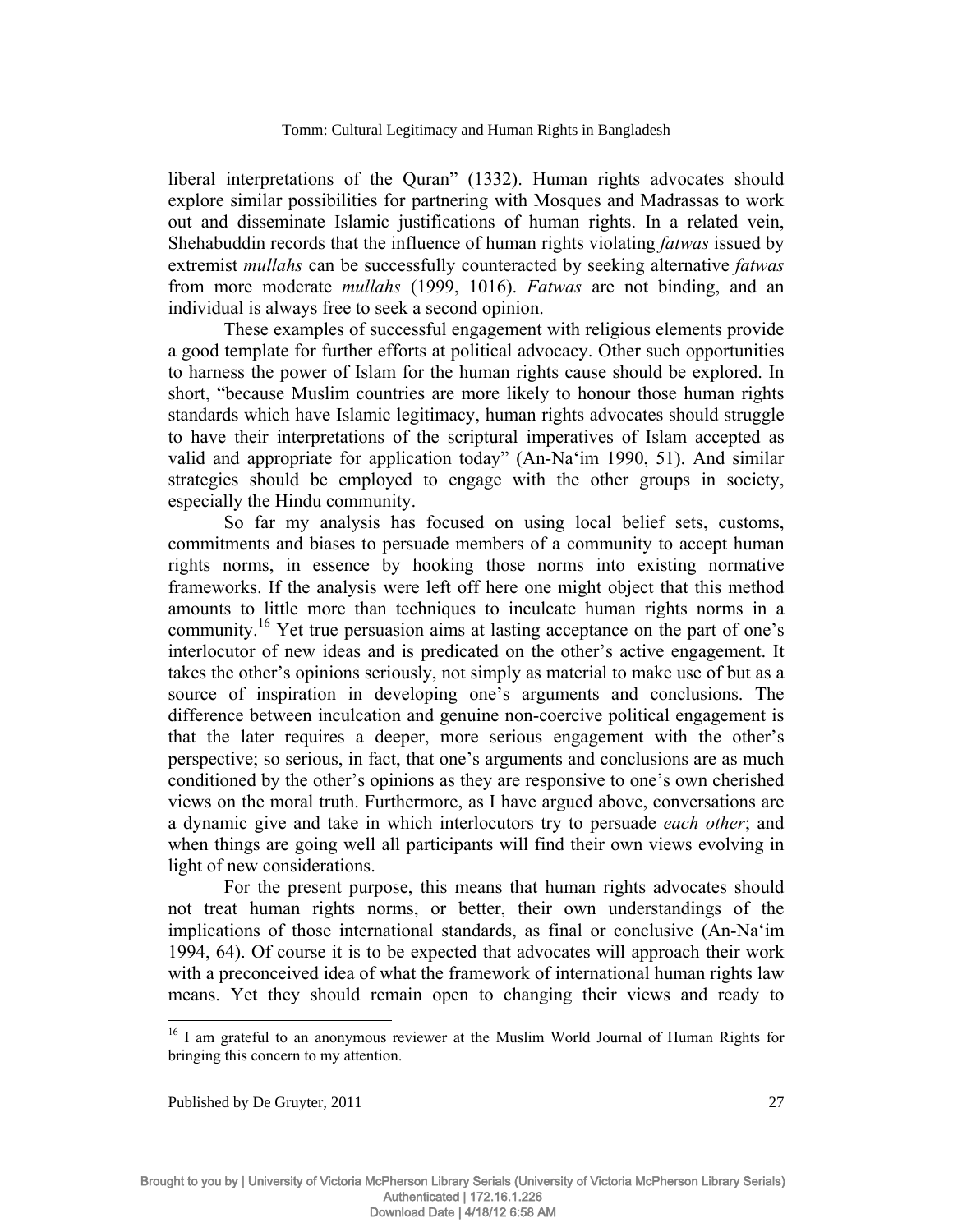appreciate the possibilities for insight and human flourishing latent in other traditions as well (Abu-Lughod 2002, 788).

This raises a question as to which aspects of the human rights framework are open to debate and revision. When I say that advocates should not treat human rights norms as fixed I am aware that the norms that they seek to advance are by and large recorded in international legislation and that advocates have little or no control over the words of those instruments. International laws are constructed by delegates of the signatory nations and are clearly beyond the influence of most actors operating at the ground level. Yet the provisions of international human rights legislation tend to be highly abstract, as delegates are generally concerned with negotiating 'expedient ambiguity' into them (An-Na'im 1994, 65). They express general standards and leave it open as to how those standards shall be met in the myriad of contexts to which they apply. "Human rights are an incomplete project in that [the] standards and their content are continuously evolving, as actors in the global South and North and activists at all levels contribute to their development" (ICHRP 2009, 1; see also Nelson 2010). The primary question that local-level activists in Bangladesh face concerns how those standards ought to have effect in their communities. What kinds of arrangements should count as either meeting or failing to uphold a given norm? It is the meaning of those standards in the context of Bangladesh that should not be placed beyond question and beyond change.

If human rights advocates refuse to allow their own conceptions of human rights to change as they use the methods of persuasion in their communities, their efforts may be less effective and potentially even counterproductive. For one thing, to insist on the meaning of a norm without being open to alternatives could cause them to pass over potential common ground or innovative solutions that address the concerns of both sides. Further, to adopt Islamic or local vernaculars without being open to insight from those perspectives risks being perceived as cynical, manipulative or insincere. This would inevitably undermine trust among some community members, inviting a backlash of antagonism. Furthermore, it would undermine the ethos of dialogue that is so important to the long term political health of the community. Advocates contribute to the political culture of their communities and should be mindful of the example they set.

One difficulty that advocates must navigate is the tension between the universality of human rights and the need for those standards to be expressed differently in different contexts. In An-Na'im's words: "This sort of tension between the requirements of contextual diversity and cultural specificity, on the one hand, and the dangers of normative ambiguity or confusion, on the other, is inherent in any project which purports to set truly universal norms" (1994, 63). Human rights will not be efficacious if they are not fit for the local context; and yet, there is always a danger that re-crafting rights for a specific locale will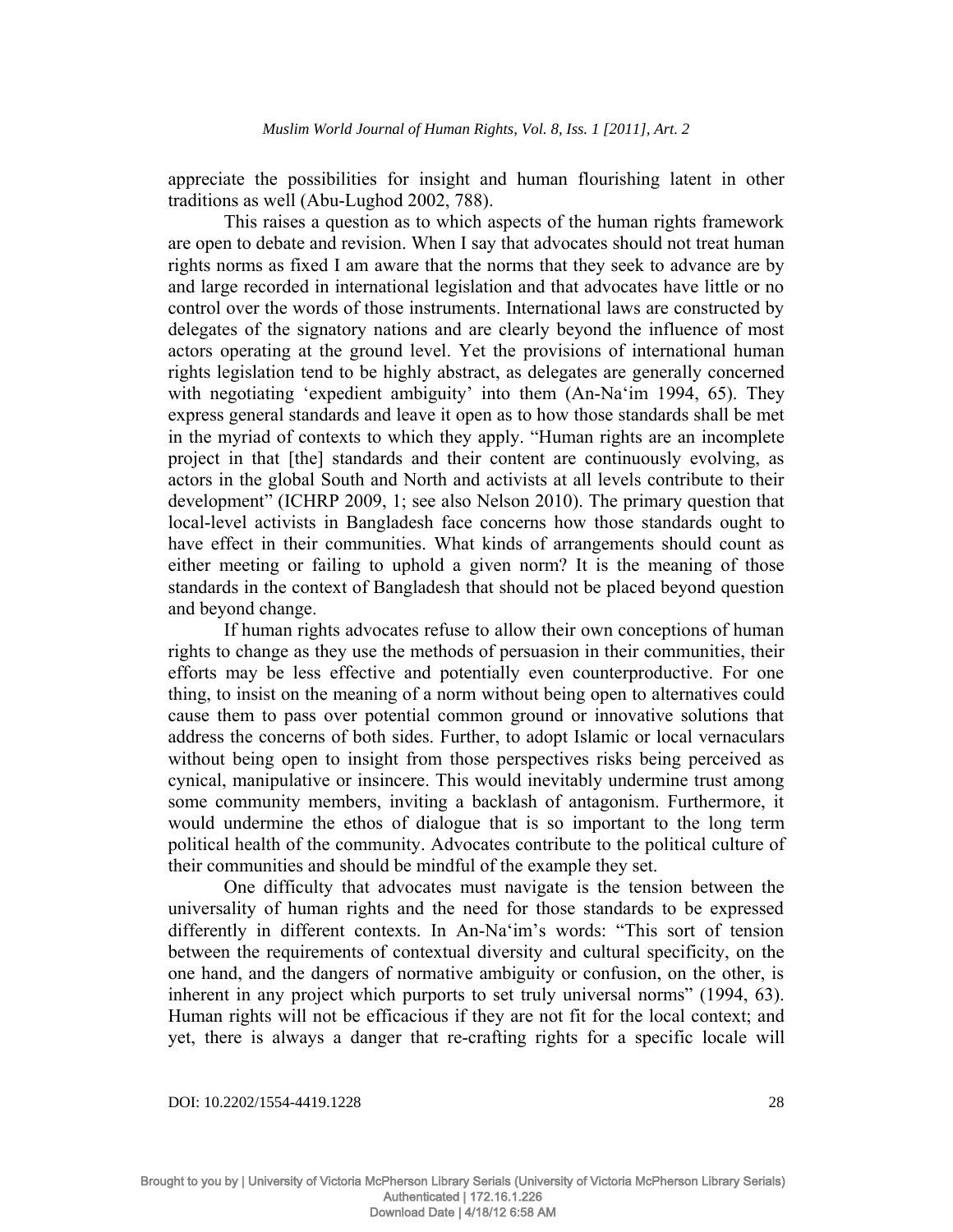undermine their universal meaning. According to An-Na'im the meaning of a given human rights norm must be determined in conversation with local "folk models" that offer alternative standards. Ultimately the goal is a situation in which the folk models are in conformity with human rights. But that doesn't mean that human rights are fixed points and folk models are re-engineered as needed. Nor does it mean that folk models are the points of reference that ultimately define the meaning of the rights, since it would undermine the utility of human rights if all they "can do is to conform with existing folk norms and practices" (1994, 70). Further, it must be remembered that culture, custom and religion are internally contested; advocates should be aware of the dangers of confirming unjust power relations to which some or many may not consent. Instead An-Na'im suggests

a dynamic interaction between the two. On the one hand, international standards should be premised on fundamental global ethical, social and political values and institutions, and thereby have an inspiring, elevating and informative influence on popular perceptions of existing folk models. These models and their rationale, on the other hand, should be seen as a source of the values and institutions which legitimize the international standards (1994, 71).

(*ii*) Advocacy and Public Reason: In addition to their efforts to provide Islamic justifications for human rights, advocates should also seek to work out and employ conceptions of human rights that are not rooted in any one comprehensive doctrine. I will call these public conceptions of human rights.

 The goal of a public conception of human rights would be to provide a public basis of justification that all citizens can accept in an overlapping consensus, forming the basis of a stable, human rights respecting society. As I am using the concept here, a public conception of human rights has the primarily *pragmatic* purpose of bolstering the general human rights ethos in a society by offering a conception of human rights that does not offend the major comprehensive doctrines and is persuasive to, if not all then hopefully most, of the citizens.17 Such a conception would include a scheme of basic rights more or less in line with those enshrined in international law and a theoretical account of their importance. To accomplish its task the theoretical account should be grounded in values that citizens adhering to all the different comprehensive doctrines can accept and that all (or most) citizens actually find persuasive. Precisely what values might suffice in this regard in Bangladesh is not for me to

 $17$  My focus on the pragmatic value of a public conception of human rights for advocacy marks a point of departure from the predominantly normative focus of many theories of public reason. It is not necessary to go into the significance of this departure here.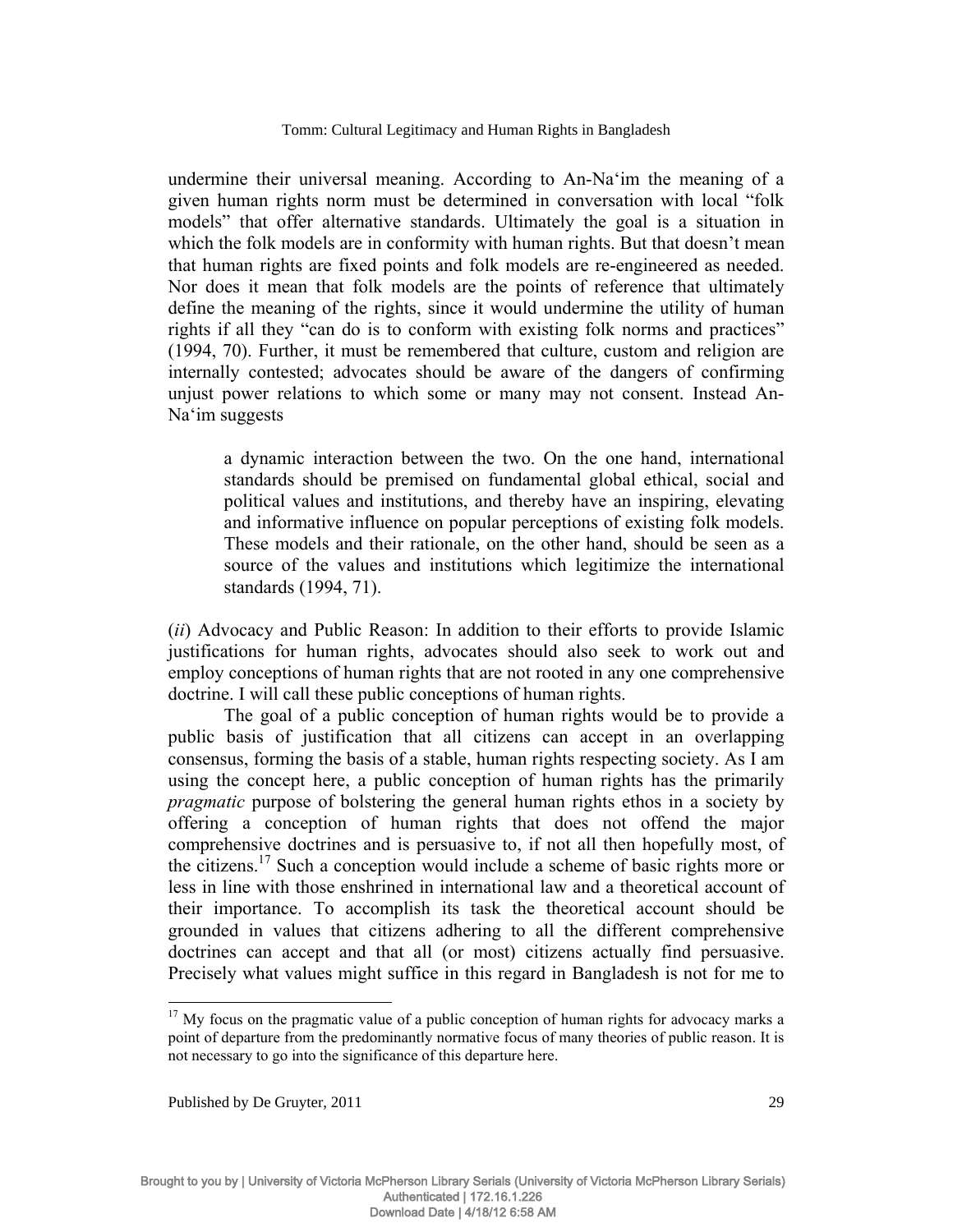say here, though some typical candidates are freedom, equality, fairness, respect and non-exploitation. If the conception achieves this goal, then its justifications will be reasonable, in the sense that they do not conflict with the tenets of any of the reasonable comprehensive views in society.18 In the words of Joshua Cohen,

It aspires to present a conception of human rights without itself connecting that conception to a particular ethical or religious outlook; it minimizes theoretical ambitions in the statement of the conception of human rights with the aim of presenting a conception that is capable of winning broader public allegiance  $(2004, 192)$ .<sup>19</sup>

The justifications offered by the theoretical account of the public conception itself would not be philosophically deep, in that they would not be grounded in a comprehensive view of the world. It would be left to the various comprehensive doctrines and to individual citizens to fit the conception into a comprehensive view of the world and supply philosophically deep justifications. For example, some Hindus might say that the values of the public conception of human rights are acceptable and persuasive because of their understanding of *dharma*; and some Muslims might say it is acceptable and persuasive because its values are in accordance with Muhammad's assertion that diversity is a gift from God, recorded in *hadith* (Tellenbach 2002; An-Na'im 1987). There could be innumerable ways of fitting the conception into a comprehensive view of the world, which is precisely what allows it to provide a common moral vocabulary in spite of intractable moral disagreement.

I cannot suggest what a well worked out public conception of human rights for Bangladesh might look like in this essay. Working out such a shared conception of human rights would require some difficult theoretical work. A number of theorists have suggested ways of constructing a specifically Islamic conception of public reason (see Fadel 2007 and 2008; El Fadl 1995; Bahlul 2003; Cohen 2004) and these efforts could be illuminating, though they are not directly on point. Ultimately, though, a consensus would have to be forged among the citizens of Bangladesh, not just philosophers of public reason, and so the most important work of constructing a conception of human rights that is consonant with the various incompatible comprehensive views in society will take place in

DOI: 10.2202/1554-4419.1228

 $\overline{a}$ 

<sup>&</sup>lt;sup>18</sup> There will inevitably be some unreasonable fringe groups that reject the very possibility of a compromise with rival factions. This doesn't affect the pragmatic use of a public conception of human rights, which is to bolster the general human rights ethos.

<sup>&</sup>lt;sup>19</sup> Cohen's analysis addresses the issue of a "global public reason." Though he doesn't use the same phrase, he envisions a public conception of human rights that can have global appeal, whereas my recommendations here are restricted to individual societies, and Bangladesh in particular.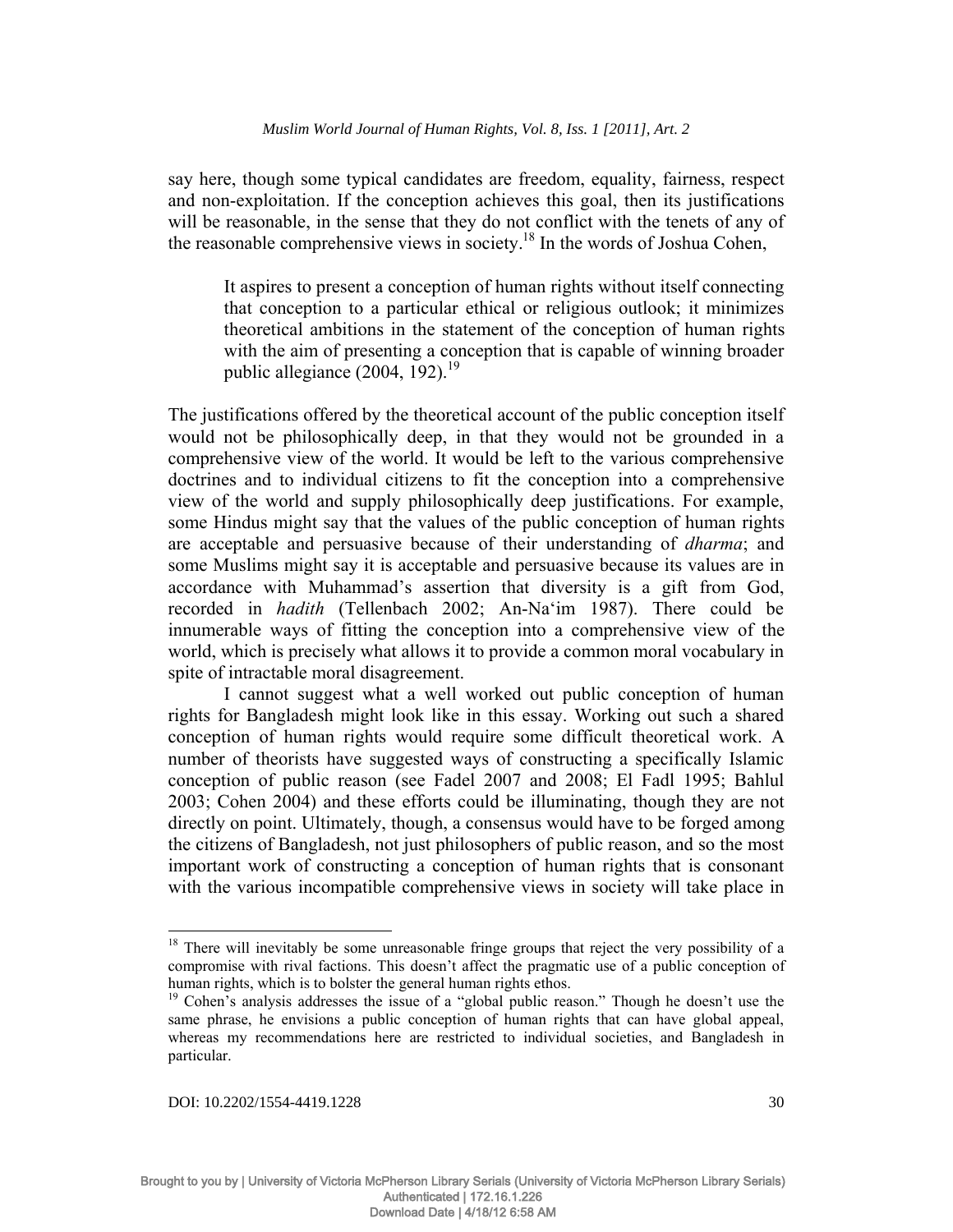the public forums of politics, media and civil society.<sup>20</sup>

Human rights advocates could do much to encourage the necessary kind of public debate. Some NGOs and civil society groups, in Bangladesh and elsewhere, have experimented with intercultural and interreligious dialogue. Similar endeavours could provide important venues for hammering out common values on which to found a public conception of human rights that might be endorsed by the various comprehensive views.<sup>21</sup> In part the idea would be to encourage the kind of secularization of public discourses that Jeffrey Stout documented following the protestant Reformation. By attempting to offer persuasive reasons to adherents of different comprehensive views, Bangladeshi citizens engaged in good faith dialogue will slowly come to an increasingly secular discourse. I emphasise that secular here does not mean that religion is expunged from the public sphere, but simply that when citizens recognise that a common theological or philosophical framework cannot be taken for granted, they will employ reasons that are not grounded in such controversial comprehensive views. Also, I should note that this 'secularization' may not look the same in Bangladesh as it does in America or Canada, for example.

However, as it may not be feasible in the short term to construct a public conception of human rights that commands a broad overlapping consensus, human rights advocates might consider trying to make use of a few different public conceptions of human rights, none of which would command a perfect overlapping consensus, but which together might be able to offer something persuasive to most groups in society. Such a family of, in a sense, quasi-public conceptions of human rights could provide a reasonably coherent moral vocabulary to unite the disparate groups and facilitate slow progress towards a more adequate conception for the long term.

The process of consensus formation that I have in mind here is similar to that which Robert Hefner documents in his study of democratization movements in the Muslim world. Hefner discusses the emergence of a "democratic or civicpluralist tradition in the Muslim world that seeks to recover and amplify Islam's democratic endowments" (2001, 491). While affirming the legitimacy of religion in public life, this civic pluralist Islam claims "that the modern ideals of equality, freedom, and democracy are not uniquely Western values, but modern necessities compatible with, and even required by, Muslim ideals" (498). Hefner's analysis

 $20$  Advocates will generally have a scheme of rights in mind in advance of this public dialogue. But, as discussed above, it should be remembered that this scheme may be subject to change as the dialogue unfolds. Human rights, in Joshua Cohen's words, "are a part of the subject of dialogue, not a determinate and settled doctrine awaiting acceptance or rejection" (Cohen p. 195).

<sup>&</sup>lt;sup>21</sup> For more regarding this possibility see *Democratic dialogue: A Handbook for Practitioners*, published by the UNDP and available online at:

http://www.undp.org/cpr/documents/we\_do/democratic%20\_dialogue.pdf.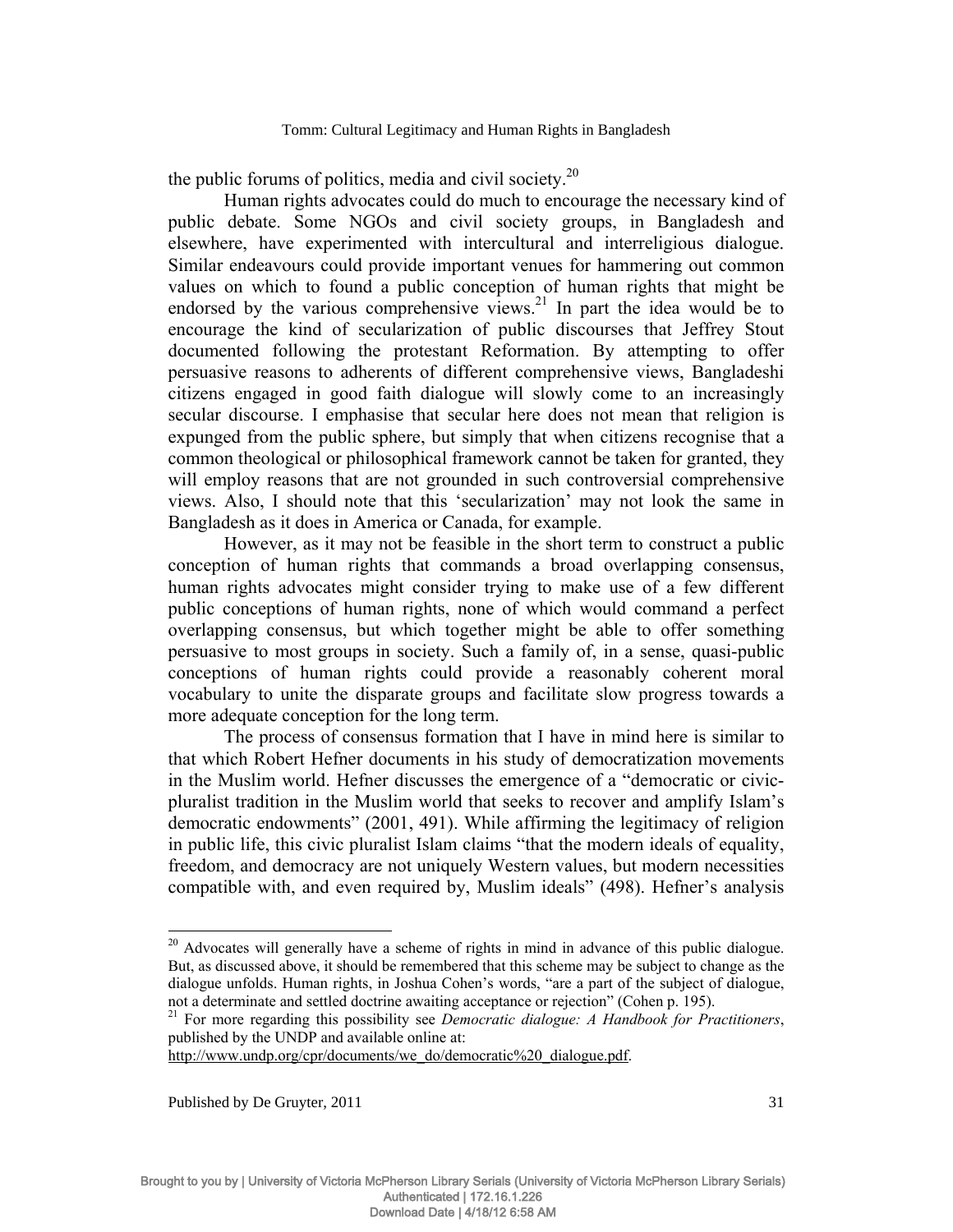focuses on Islam, whereas I am suggesting a conception of human rights that speaks to Muslims and non-Muslims alike. Nevertheless, it is analogous to the movement that I have in mind. Human rights advocates in Bangladesh should foster similar movements. The emergence of a civic Islam—and a civic Hinduism, Buddhism, Christianity, etc.—in Bangladesh will be an important precursor to the forging of an overlapping consensus on a public conception of human rights (or a family of such conceptions), which would in turn effectively weave human rights norms firmly into the diverse normative fabric of Bangladeshi society.

# **Conclusion**

This paper starts from the premise that widespread human rights abuses in a society reflect a lack of cultural legitimacy of human rights norms and a general weakness of the human rights ethos. Consequently, human rights advocates in Bangladesh should be concerned with fostering the cultural legitimacy of human rights norms among their constituents. I have argued that some human rights violations in Bangladesh implicate Islam. Yet it would be a mistake to conclude that human rights are incompatible with Islam *per se*. On the contrary, human rights norms will not be strong until Islam is conceived of as in harmony with those norms. This raises the question of how advocates might effectively engage religious elements to advance the human rights agenda. Drawing on the ideas of politics and public reason I suggested two broad strategies. First, advocates should employ the methods of persuasion and rhetoric, which recommend speaking to different audiences differently and linking human rights norms into the existing commitments and beliefs of each one. This would entail offering different justifications for human rights to the different groups in Bangladeshi society. Second, advocates should foster the growth of a public conception of human rights that can speak to all groups at once, and which would unite the various groups around a common moral vocabulary. Together these would engender a highly variegated and highly effective discourse on human rights.

DOI: 10.2202/1554-4419.1228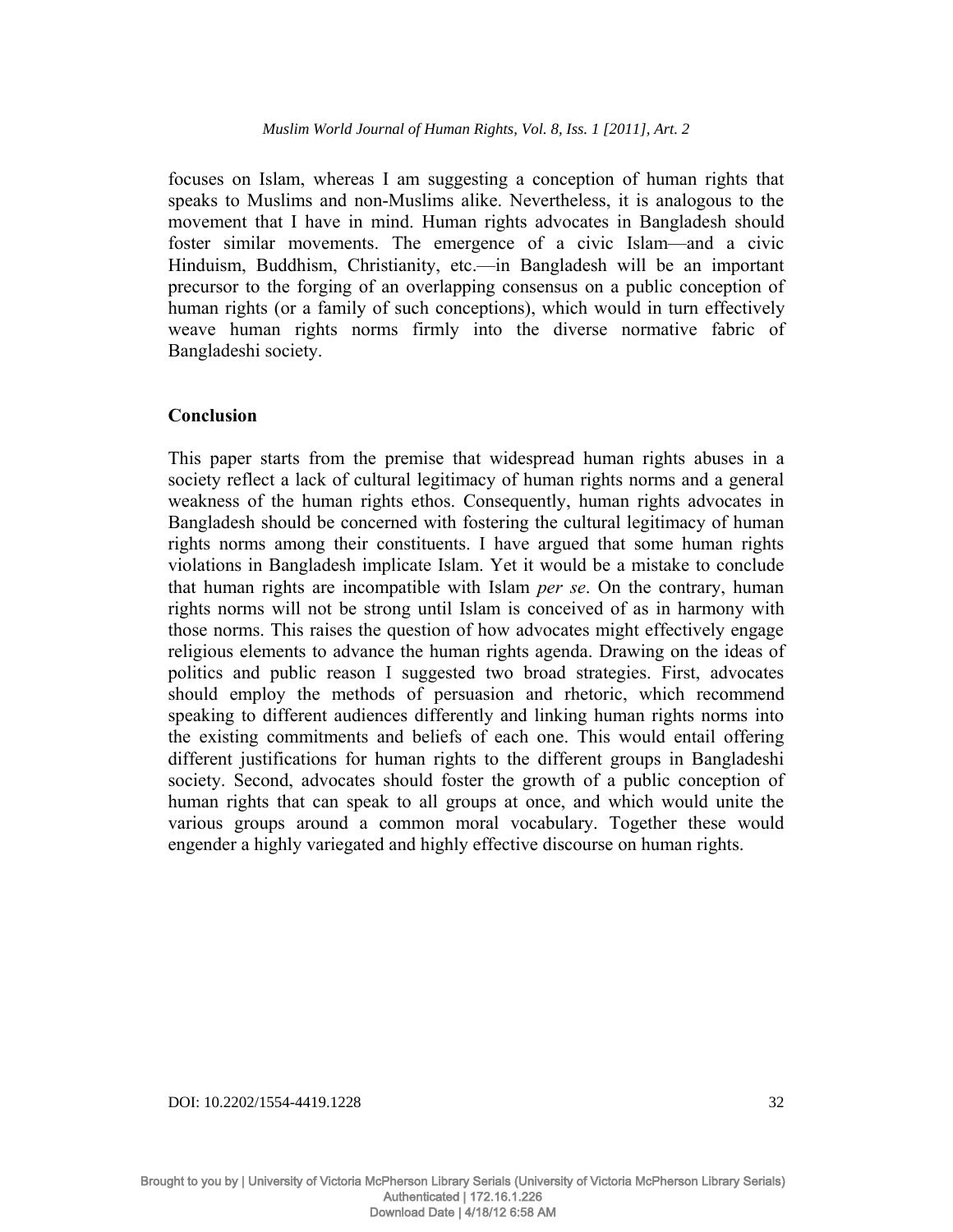Tomm: Cultural Legitimacy and Human Rights in Bangladesh

# **References**

- Abu-Lughod, Lila (2002) "Do Muslim Women Really Need Saving? Anthropological Reflections on Cultural Relativism and Its Others," *American Anthropologist* Vol. 104 No. 3, pp.783-790.
- Afshar, Haleh (1996) "Islam and Feminism: An Analysis of Political Strategies," in Mai Yamani and Andrew Allen, ed., *Feminism and Islam: Legal and Literary Perspectives* (Berkshire: Ithaca Press).
- Al-Azmeh, A. (1993) *Islam and Modernities* (London: Verso, Phronesis).
- Amin, Sajeda, and Sara Hossain (1995) "Women's Reproductive Rights and the Politics of Fundamentalism: A View from Bangladesh," 44 *Am. U. L. Rev.* 1994-1995, pp. 1319-1343.
- Amnesty International (1993, October) "Bangladesh: Taking the Law into their own Hands: the Village Salish," AI Index: ASA 13/12/93.
- \_\_\_\_\_ (2005, August) "Bangladesh: Human Rights Defenders Under Attack," AI Index: ASA 13/004/2005.
- \_\_\_\_\_ (2006, June) "Bangladesh: 22 Ahmadi Families in Danger," AI Index: ASA 13/006/2006.
- An-Na'im, Abdullahi (1987) "The Rights of Women and International Law in the Muslim Context," *Whittier Law Review* 1987-1988, 491-516.
- \_\_\_\_\_ (1990) "Human Rights in the Muslim World: Socio-Political Conditions and Scriptural Imperatives," 3 *Har. Hum. Rts. J.*, 13-51.
- \_\_\_\_\_ (1994) "Cultural Transformation and the Normative Consensus on the Best Interests of the Child," *International Journal of Law and the Family* 8, 62- 81.
- \_\_\_\_\_ (1995) "The Dichotomy Between Religious and Secular Discourses in Islamic Societies," in Mahnaz Afkhami, ed., *Faith and Freedom: Women's Human Rights in the Muslim World* (New York: I.B. Tauris & Co. Ltd.).

Published by De Gruyter, 2011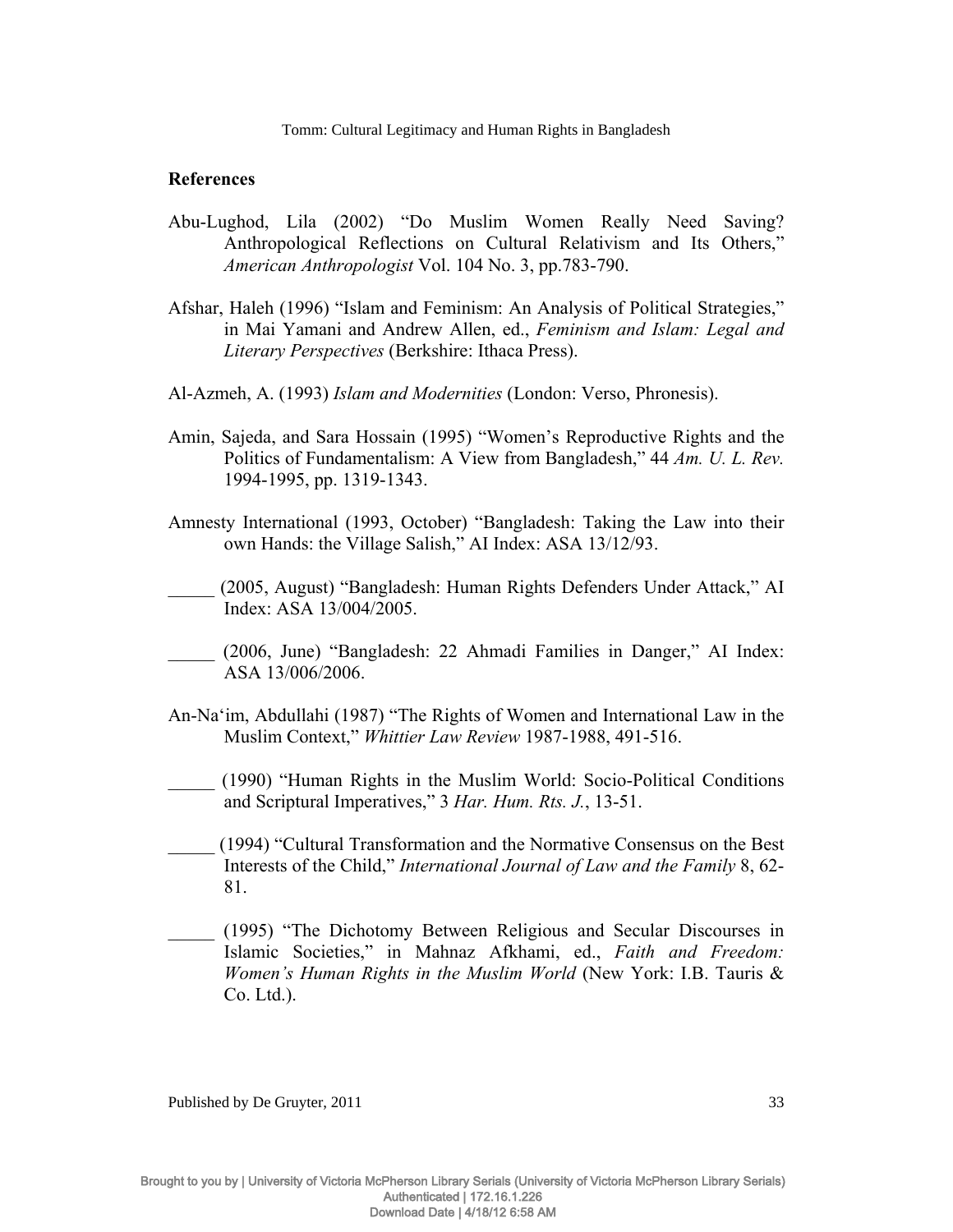*Muslim World Journal of Human Rights, Vol. 8, Iss. 1 [2011], Art. 2*

\_\_\_\_\_ (2000) "Problems of Dependency: Human Rights Organizations in the Arab World," *Middle East Report* No. 214, 20-23+46-47.

Arendt, Hannah (2005) *The Promise of Politics* (New York: Schocken Books).

- Bahlul, Raja (2003) "Toward an Islamic Conception of Democracy: Islam and the Notion of Public Reason," *Middle East Critique* 12:1, pp. 43-60.
- Cohen, Joshua (2004) "Minimalism About Human Rights: The Most We Can Hope For?" *The Journal of Philosophy* Vol. 12 No. 2, pp. 190-213.
- Crick, Bernard (2005) *In Defence of Politics* (New York: Continuum).
- Esposito, J. L., and D. Mogahed (2007) *Who Speaks for Islam? What a Billion Muslims Really Think* (New York: Gallup Press).
- Fadel, Mohammad H. (2007) "Public Reason as a Strategy for Principled Reconciliation: The Case of Islamic Law and International Human Rights Law," *Chicago Journal of International Law* Vol. 8 No. 1, pp. 1-20.
- \_\_\_\_\_ (2008) "The True, the Good and the Reasonable: The Theological and Ethical Roots of Public Reason in Islamic Law," *Canadian Journal of Law and Jurisprudence* Vol. 21 No. 1, pp. 1-65.
- Farrior, Stephanie (1997) "The International Law on Trafficking in Women and Children for Prostitution: Making it Live Up to its Potential," 10 *Harv. Hum. Rts. J.* 213-254.
- Francois Gautier, "The Genocide Beyond the Hindu Kush," *Truth is God*, available at: http://sathyavaadi.tripod.com/truthisgod/Articles/hindukush.html
- Garsten, Bryan (2006) *Saving Persuasion: A Defense of Rhetoric and Judgement* (Cambridge: Harvard University Press).
- Golub, Stephen (2003) "Non-State Justice Systems in Bangladesh and the Philippines," a Paper Prepared for the UK/DFID, available at http://gsdrc.ids.ac.uk/docs/open/DS34.pdf

DOI: 10.2202/1554-4419.1228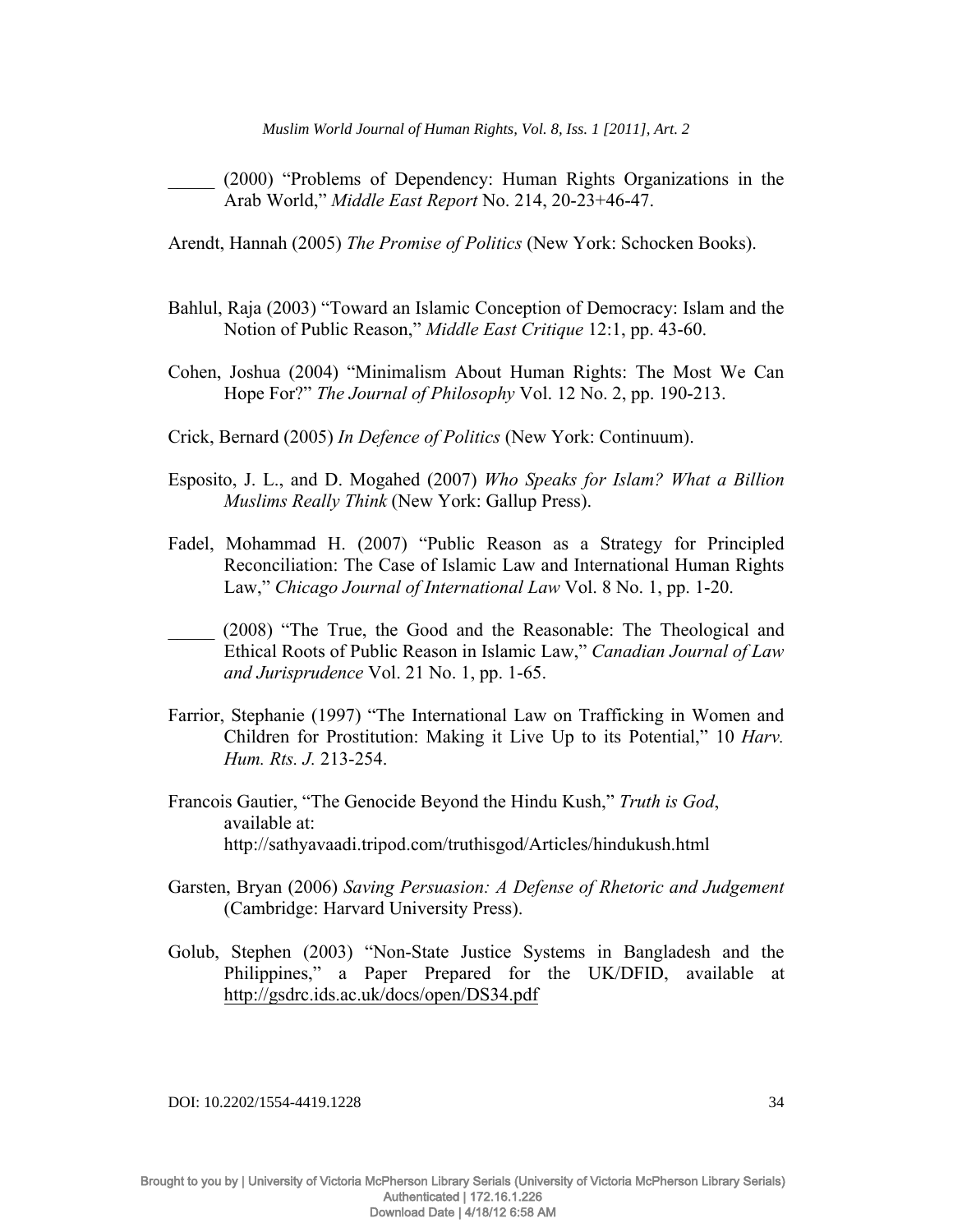Tomm: Cultural Legitimacy and Human Rights in Bangladesh

- Hefner, Robert W. (2001) "Public Islam and the Problem of Democratization," *Sociology of Religion* 62:4, pp. 491-514.
- Hill, Christopher (1993) *The English Bible and the Seventeen-Century Revolution* (New York: Allen Lane).
- Human Rights Watch (2005 June) "Breach of Faith: Persecution of the Ahmadiyya Community in Bangladesh," Vol. 17, No. 6(C).
- International Council on Human Rights Policy (2009) *When Legal Worlds Overlap: Human Rights, State and Non-State Law* (Vernier, Switzerland: ATAR Roto Press).
- Khasru, Amir (1995, December 1) "Noteworthy" (in Bengali), *Sangram*.
- Manin, Bernard (1987, August) "On Legitimacy and Political Deliberation," trans. Elly Stein and Jane Mansbridge, *Political Theory* 15, pp. 338-368.
- Mayer, Ann Elizabeth (1994) "Universal Versus Islamic Human Rights: a Clash of Cultures or a Clash with a Construct?" 15 *Mich. J. Int'l L.*, pp. 307-404.
- Merry, Sally Engle (2003, October) "Constructing a Global Law Violence Against Women and the Human Rights System," *Law and Social Inquiry* Vol. 28 No. 4, pp. 941-977.
- Mir-Hosseini, Ziba (2006, Summer) "Muslim Women's Quest for Equality: Between Islamic Law and Feminism," *Critical Inquiry* 32, pp. 629-645.
- Modirzadeh, Naz K. (2006) "Taking Islamic Law Seriously: INGOs and the Battle for Muslim Hearts and Minds," 19 *Harv. Hum. Rts. J.* 2006, pp. 191-233.
- Moniruzzaman, M. (2004, February) "Political Mobilization of Grassroots Women and its Implications: A Case Study of Proshika in Bangladesh," *Forum of International Development Studies* 25, pp. 159-180.
- Nelson, Matthew J. (2010) "Persistent Legal Pluralism and the Challenge of Universal Human Rights," *Journal of Human Rights Practice* Vol. 2 No. 3, pp. 401-407.

Published by De Gruyter, 2011